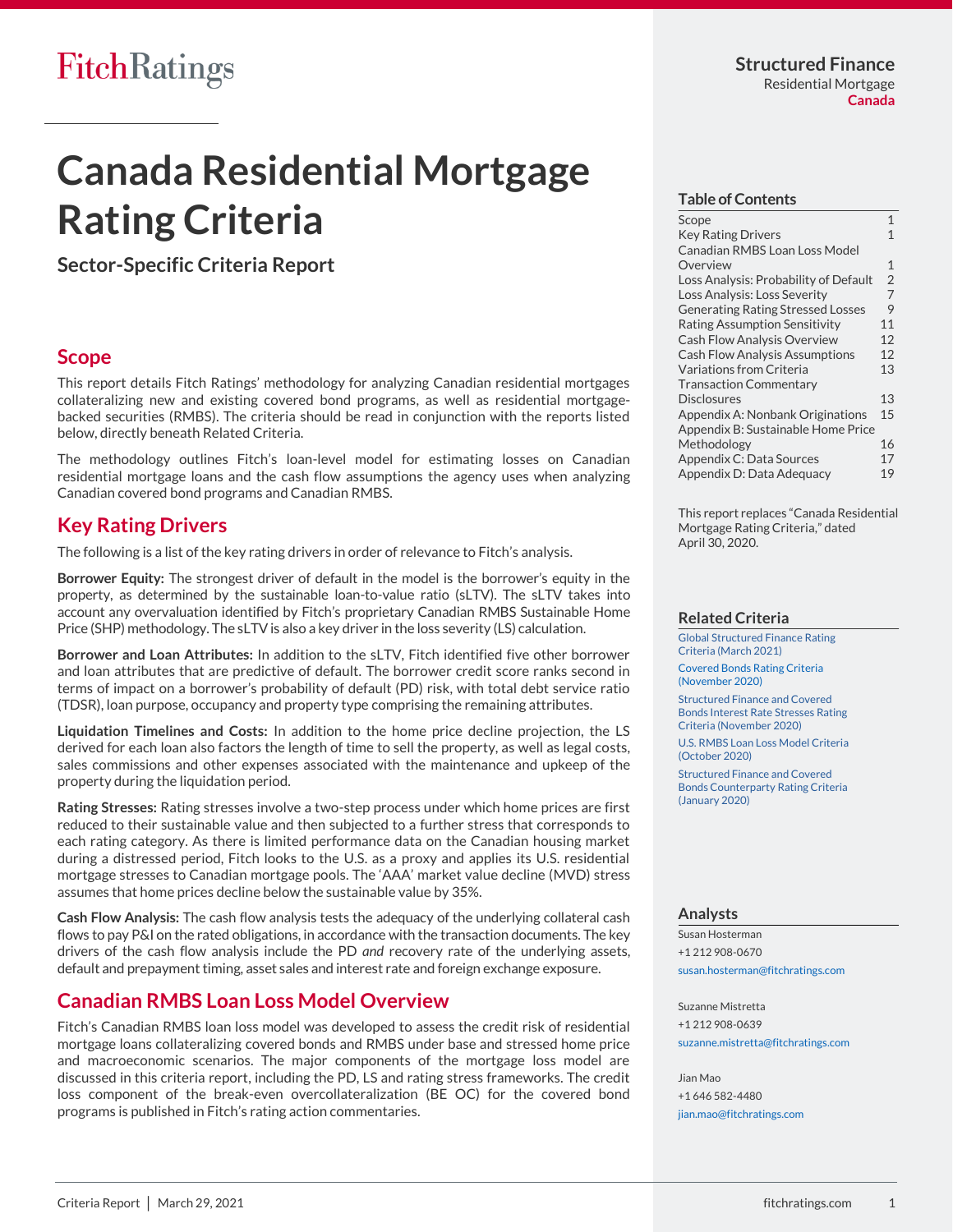Borrower home equity is the primary driver of mortgage borrower behavior. Home price projections and true homeowner equity are determined using Fitch's SHP methodology, which provides a forward-looking, countercyclical view of prices. The SHP approach calculates a sustainable market value decline (sMVD) assumption expressed in real terms at the central statistics area, or the provincial or national level for each loan, which represents the difference between the home value at origination and what Fitch believes to be the home's long-term sustainable value based on long-term market conditions. The sMVD is a significant driver in both the PD and LS calculations.

## <span id="page-1-0"></span>**Loss Analysis: Probability of Default**

The PD component of the model estimates the probability that a loan will default based on various loan and borrower characteristics, as well as Fitch's SHP forecasts. Through a regression analysis, Fitch identified six principal drivers of default. For categorical attributes, such as occupancy status, property type and loan purpose, one credit attribute within each variable represents the baseline from which the relative risk of other attribute(s) are measured, holding other factors constant. For example, the occupancy variable consists of owner-occupied and investor property attributes. Owner-occupied is the baseline attribute against which risk of default for investor properties is measured.

The remaining variables are continuous, such that the default risk rises or falls with changes in the attributes across their entire scale. PDs derived for such variables as LTV, credit score and TDSR reflect the observed relationship between default rates and the LTV, credit score or TDSR value. In application, the LTV variable is adjusted by Fitch's SHP methodology to create an sLTV.

Additional risks associated with delinquent loans, which were analyzed outside the regression, are accounted for by PD penalties applied on a loan-level and rating stress basis. Fitch also applies a separate PD adjustment at the pool level to address risks arising from provincial geographic concentrations that differ greatly from actual population distributions. Finally, loan-level PDs are subject to floors at each rating category to ensure a minimum default assumption is applied, particularly for loans with very low LTVs. The following section details each PD variable and its application for determining the base PD.

| <b>Probability of Default Variables</b> | <b>Loan Attributes</b> | <b>Baseline Attribute/PD Relative to Baseline</b> |
|-----------------------------------------|------------------------|---------------------------------------------------|
| Credit Score (Beacon)                   | Continuous             | Higher Credit Score = Lower PD                    |
| <b>LTV</b>                              | Continuous             | Higher LTV = Higher PD                            |
| <b>TDSR</b>                             | Continuous             | Higher TDSR = Higher PD                           |
| Occupancy                               | Owner Occupied         | <b>Baseline</b>                                   |
|                                         | Investor               | Higher                                            |
| Property Type                           | Single Family          | <b>Baseline</b>                                   |
|                                         | Non-Single Family      | Higher                                            |
| Loan Purpose                            | Refinance              | <b>Baseline</b>                                   |
|                                         | Purchase               | Higher                                            |
| Source: Fitch Ratings.                  |                        |                                                   |

**Probability of Default**

## **Multicomponent Mortgage Considerations**

For borrowers with multiple amortizing mortgage tranches secured by the same property, the aggregate of all loan amounts is used when calculating the LTV to determine the PD. For multicomponent mortgage products that include a home equity line of credit (HELOC) component, Fitch also factors the maximum LTV that is available to the borrower for future draws under the total mortgage facility when determining the PD for such loans. However, as long as all amortizing tranches are included in the mortgage pool, LS is calculated only on the total outstanding balance of such tranches, and not on any revolving amounts drawn but not included in the cover pool or available for future draws on the HELOC, provided such revolving amounts are subordinate to the amortizing loan parts.

Fitch has identified six key variables as strong predictors of borrower default.

Fitch's PD calculation for multicomponent mortgages considers amounts that can be drawn on associated lines of credit.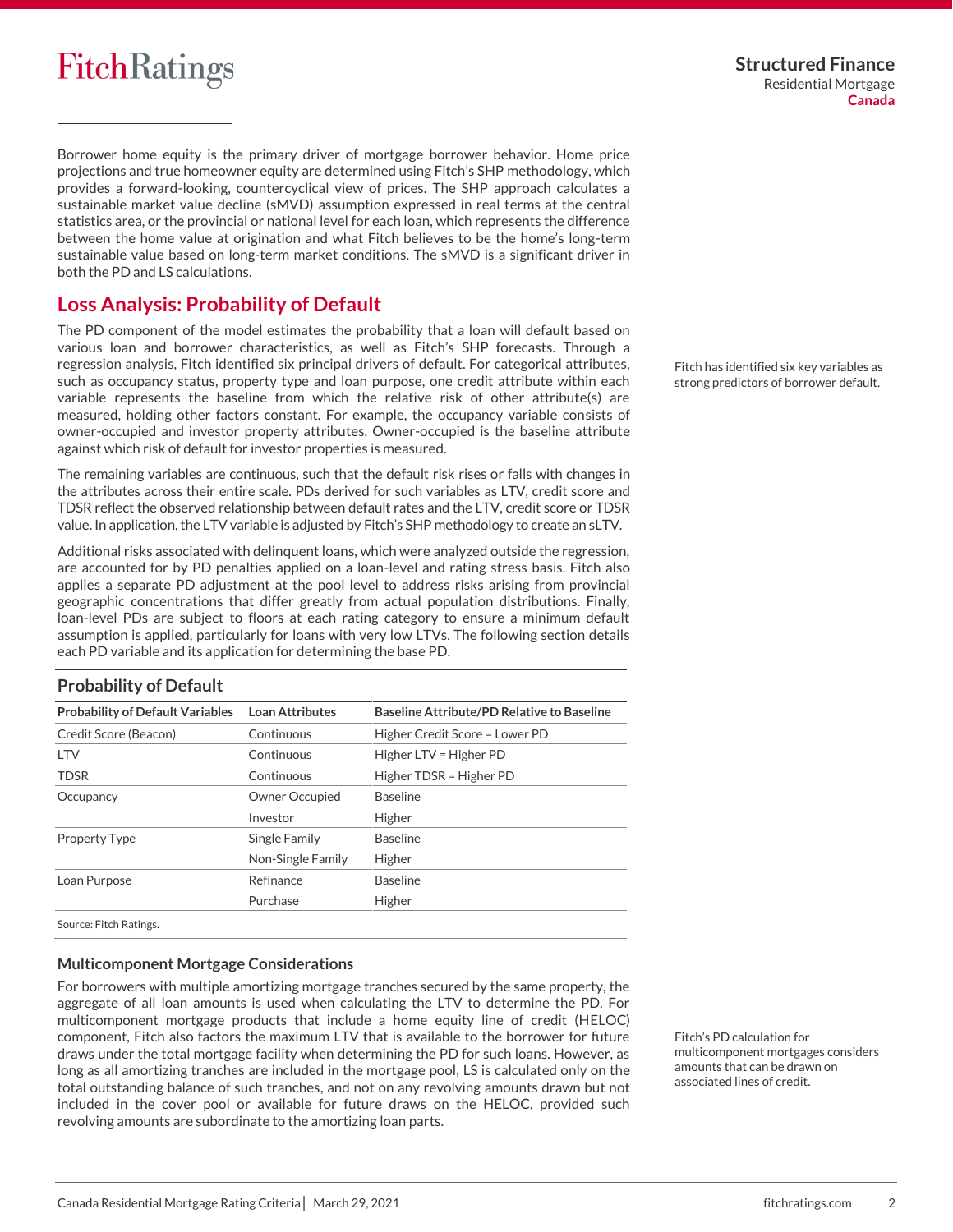Should a lender not include all subsequent amortizing loan tranches in the cover pool, Fitch may adjust the LS to reflect the diversion of proceeds to external unpledged loan parts with equal payment priority to those in the pool. If an issuer is unable to provide periodic data on subsequent tranche exposures outside the subject pool, Fitch may decline to rate the related issuance.

### **Probability of Default Variable 1: Sustainable Loan to Value Ratio**

Fitch adjusts property values and LTVs based on its SHP methodology, which adjusts the home price to reflect the risk of overvaluation. To arrive at the sustainable value, first, the sales price or appraised value provided by the issuer is adjusted for any updated appraisal or by observed home price changes since origination based on movements in the Teranet – House Price Index. This value is then adjusted by the sMVD, as calculated by the SHP approach, to derive the loan's sLTV. This derived sLTV is Fitch's base case sLTV. In rating scenarios above the base case, the sLTV will also reflect stressed declines below the calculated SHP projection. For more information on these stresses, refer to the Generating Rating Stressed Losses section.

#### **Model Cumulative Default by sLTV**

(% Cumulative Defaults)



Note: In analysis, defaults defined as over 60+ days DQ. Source: Fitch Ratings.

For newly originated loans that are not seasoned (i.e. those that have not yet been renewed), no update to the initial sales price or appraised value is necessary, and these values are simply adjusted by the sMVD.

The SHP approach calculates the declines necessary to return current values to sustainable home prices based on historical analysis of the long-term relationship between home price and income growth. For homes in markets considered to be potentially overvalued by the SHP methodology, the PD model views the borrower as having less equity than the loan underwriting and original LTV would imply. Because of uncertainty over the timing of default and the five-year tenor of mortgage loans, Fitch assumes that the MVDs occur instantaneously with no timing vectors employed. Refer to Appendix B for a description of the methodology employed in creating the SHP framework.

## **Probability of Default Variable 2: Credit Score**

Credit score is also a key driver of default in Fitch's model, as the data analyzed by Fitch showed a strong relationship to default risk. Fitch's regression analysis utilized borrowers' credit scores at loan origination as determined by Equifax's BEACON scoring system, which is based on Fair Isaac Corp.'s FICO model and widely used by Canadian lenders. The data analyzed by Fitch showed a strong inverse relationship between borrower default and credit score. Fitch believes the better-than-projected performance of borrowers at the lower end of the credit spectrum (scores of less than 620) is attributable to the small number of observations in that cohort, as well as the presence of mitigating factors not captured by the regression, such as home price appreciation (HPA) and low interest rates. Since rising values and low rates are not sustainable in a more normal economic environment, Fitch considers higher PD assumptions for very low credit quality borrowers to be appropriate.

With all other variables remaining unchanged, a higher borrower credit score, which indicates a sound repayment history of debt obligations, results in a lower PD assumption. Credit score is incorporated into Fitch's regression model as a continuous variable.

Original credit scores, or updated scores when provided, will be taken into account in Fitch's analysis. For loans originated based on the use of credit scores other than BEACON, Fitch will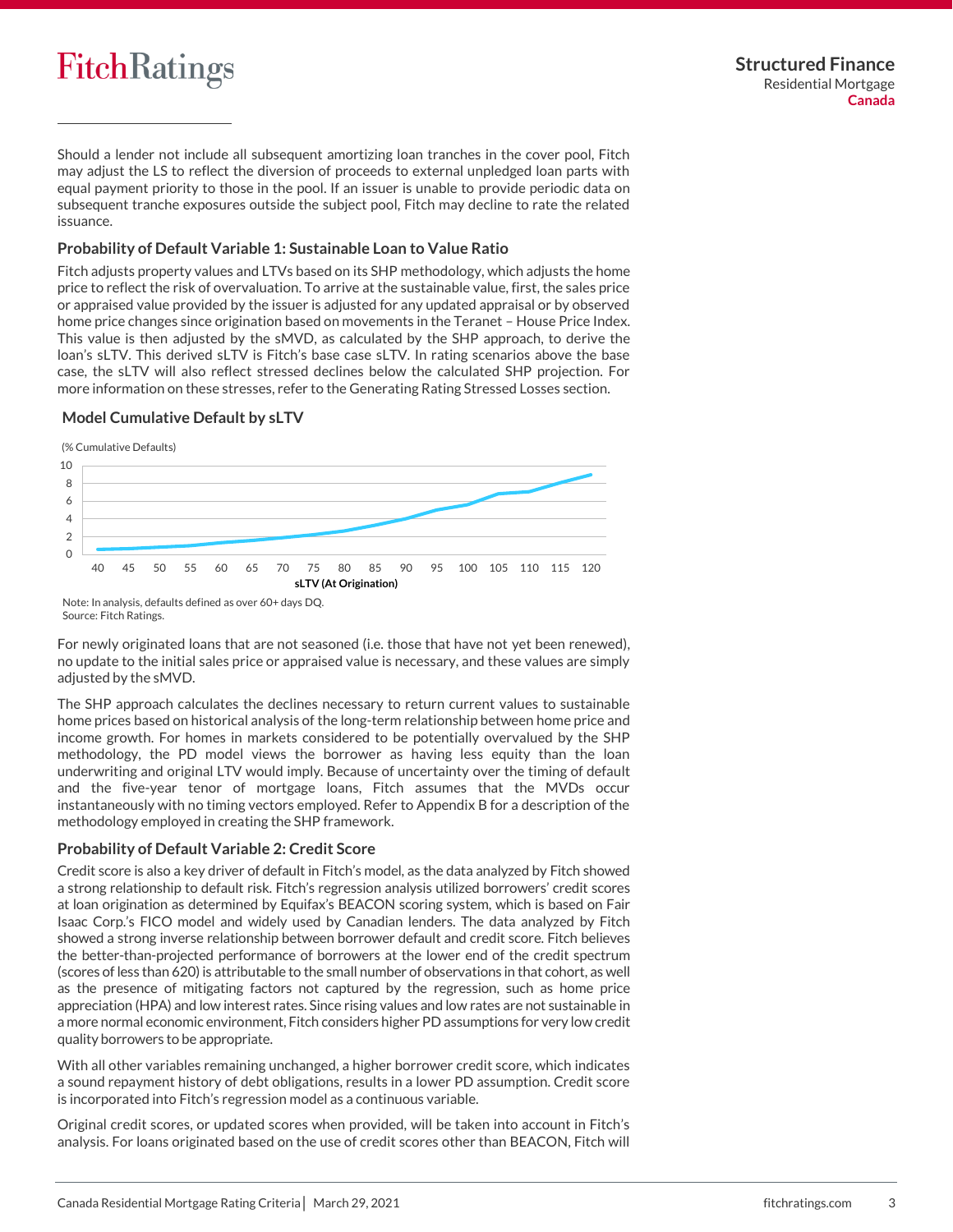

request performance data for the scores used, as well as how they map to the BEACON scale. This information will be used to determine the BEACON-equivalent score to be run in the model for the relevant alternative credit score product.

## **Model and Observed Cumulative Defaults by Credit Score**



Source: Fitch Ratings.

## **Probability of Default Variable 3: Total Debt Service Ratio**

Default expectations are also driven by an analysis of TDSRs, which reflect a borrower's total debt burden and indicate a borrower's ability to withstand financial shocks, such as those caused by unemployment, a divorce or interest rate spikes. The TDSR is calculated as the ratio of housing-related expenses, including periodic P&I, taxes, insurance, heating, utilities and any other debt obligations (i.e. auto loans and credit cards) to monthly gross income.

## **Model and Observed Cumulative Default by TDSR**



Note: In analysis, defaults defined as over 60+ days DQ. Source: Fitch Ratings.

Fitch's regression analysis indicated that borrowers with lower TDSRs at origination had a lower default rate than those with higher TDSRs. Like credit score, TDSR is also incorporated as a continuous variable in Fitch's default model. The 45+ TDSR bucket has lower observed cumulative default rates because 45+ TDSR loans generally have lower LTVs and higher FICO scores.

TDSRs are obtained directly from lenders that may employ variations in calculations leading to differences across originators. Fitch does not make any adjustments to the TDSR data unless the information provided is confirmed by the issuer to be a filler number, in which case Fitch treats the data as missing. The default TDSR value of 45%, as described above, will be applied where loan-level TDSR data are missing.

#### **Probability of Default Variable 4: Loan Purpose**

Based on the 2014 dataset, Fitch observed a higher default rate among purchase loans than renewals/refinances. Fitch believes renewals/refinances outperformed purchases in the historical dataset, primarily due to increases in home equity driven by significant HPA in the preceding decade and amortization of principal. Increased equity provides a strong incentive to repay the mortgage or sell the property if a borrower becomes financially stressed.

In addition, the low interest rate environment of the preceding years has benefitted borrowers who were able to renew or refinance into lower-rate mortgages. While low rates usually reduce payments for all borrowers, higher home prices usually result in larger loan sizes, eroding much of the benefit for new buyers. For this reason, as well as the potential for a large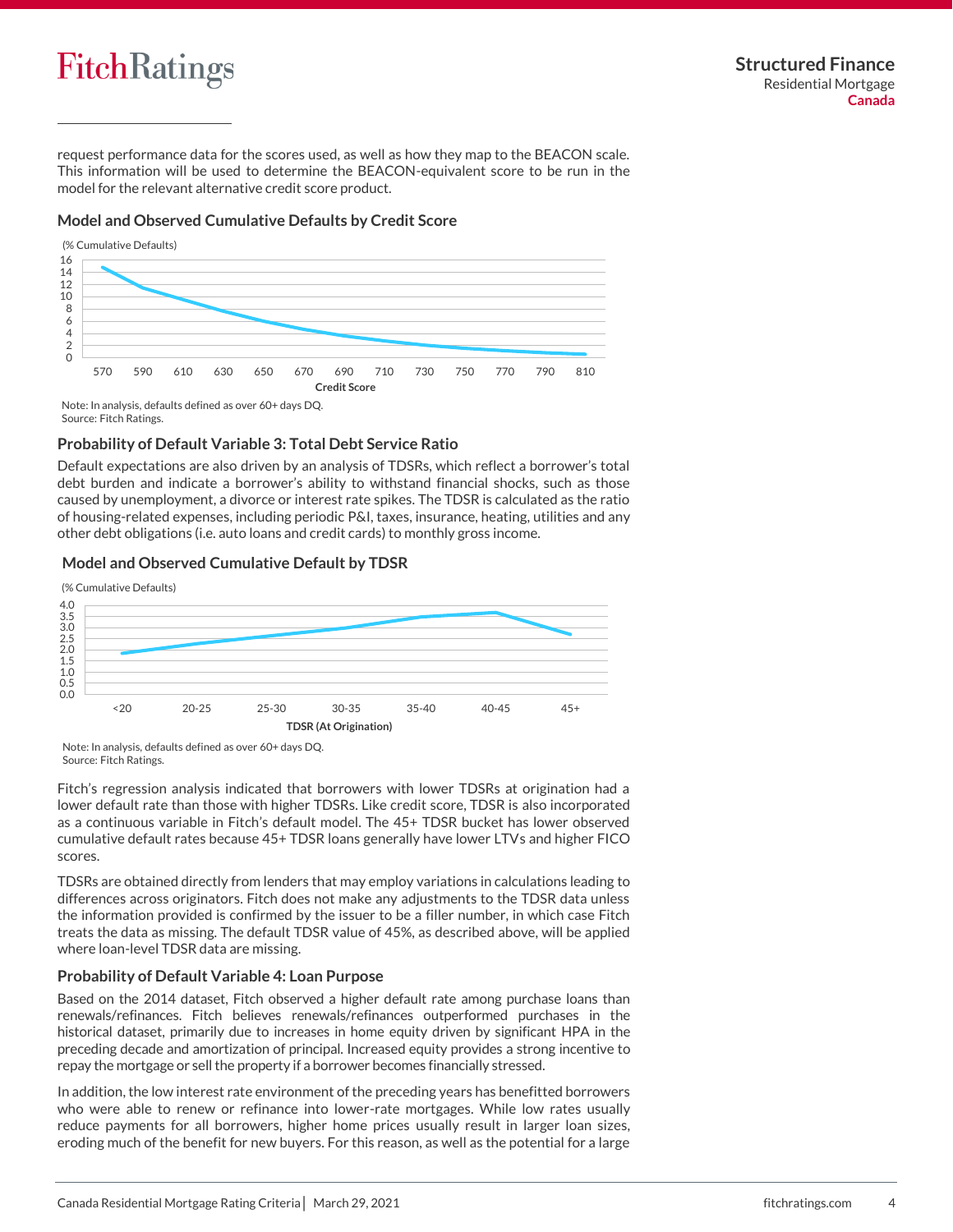

percentage of first-time homebuyers whose limited credit history is not fully captured by reported credit scores, purchase loans are assigned a higher PD than renewals/refinances.

#### **Example PD Adjustments by Loan Purpose**



Source: Fitch Ratings.

## **Probability of Default Variable 5: Property Type**

Single-family detached and attached (collectively referred to as SFD) properties have historically exhibited lower default rates than other dwelling types. As a result, mortgages on non-SFD properties receive a PD penalty compared to the SFD baseline. Multifamily homes are more prone to default risk since the borrower may be relying on rental income on the property to help pay the mortgage, and the limited liquidity of these properties can increase default risk. Other property types, such as condominiums and co-ops, may experience higher default rates than SFDs due to their riskier borrower base (i.e. first-time homebuyers, speculative investors, foreign nationals/new to Canada).

## **Example PD Adjustments by Property Type**



Source: Fitch Ratings.

## **Probability of Default Variable 6: Occupancy**

Investment properties are assigned a higher default rate than the owner-occupied (primary and second home) baseline. Fitch attributes the higher default rates to the effect of speculative investments and the high-risk nature of rental properties. A borrower in financial distress is more likely to prioritize payments on an owner-occupied property, and speculative investing can result in higher default rates if market stress makes it difficult for the borrower to break even if forced to sell. Additionally, for rental properties, the borrower is relying on income from external sources to repay the mortgage, which reflects an additional risk. The investment property penalty may be increased above the minimum thresholds up to twice the current assumption presented based on the quality of the lender's underwriting guidelines and historical portfolio performance.

## **Loan Purpose**

| (PD Adjustment %) <sup>a</sup> |                 |
|--------------------------------|-----------------|
| Category                       |                 |
| Purchase                       | <b>Baseline</b> |
| Refinance (%)                  | (10)            |
|                                |                 |

ªApproximate PD (rounded to nearest 5%) adjustment relative to the baseline. Source: Fitch Ratings.

| <b>Property Type</b>                                                                                                  |                 |
|-----------------------------------------------------------------------------------------------------------------------|-----------------|
| (PD Adjustment %) <sup>a</sup>                                                                                        |                 |
| Category                                                                                                              |                 |
| Single Family                                                                                                         | <b>Baseline</b> |
| Non-Single Family (%)                                                                                                 |                 |
| <sup>a</sup> Approximate PD (rounded to nearest 5%)<br>adjustment relative to the baseline.<br>Source: Fitch Ratings. |                 |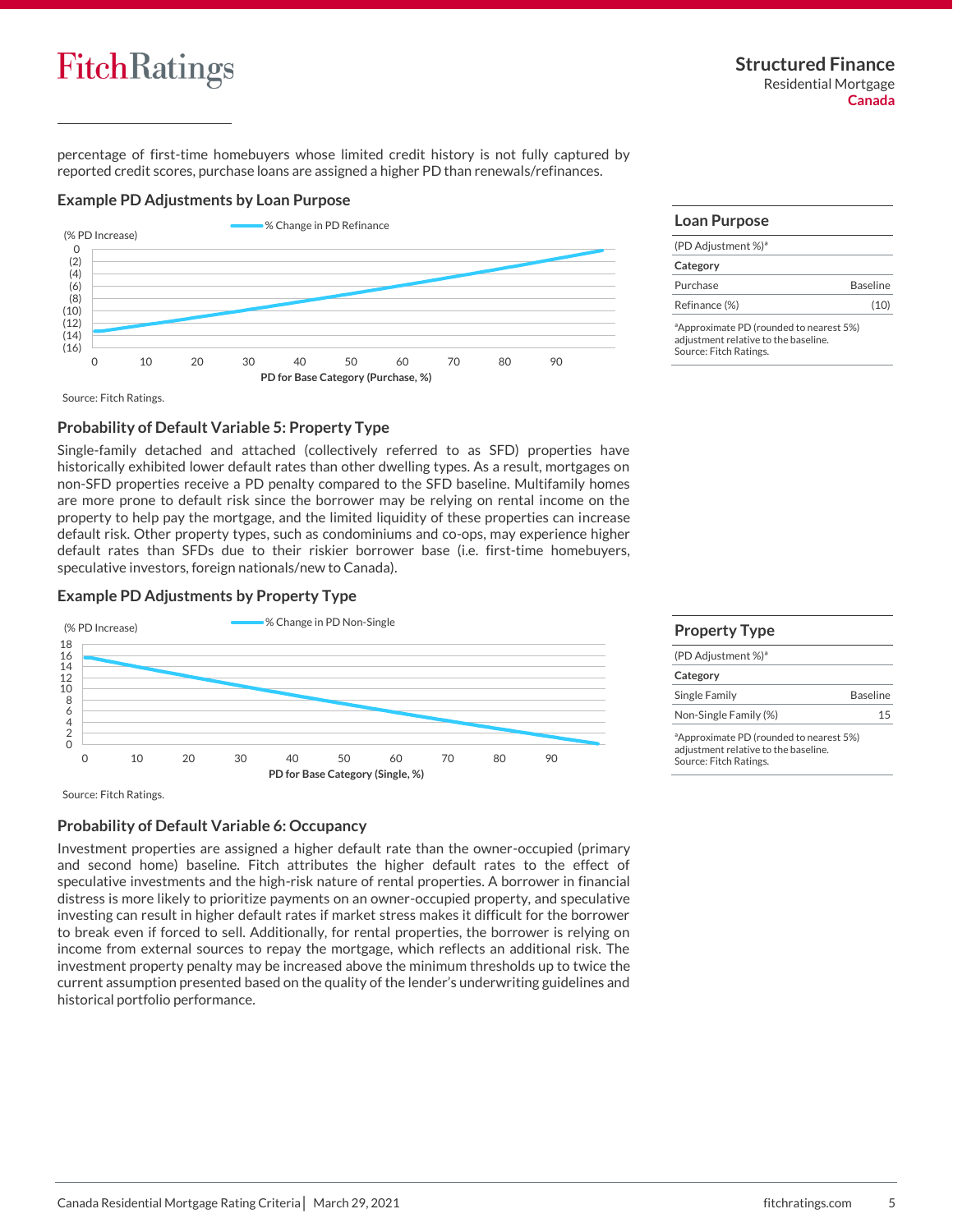## **Example PD Adjustments by Occupancy**



Source: Fitch Ratings.

## **Additional Probability of Default Adjustments**

In addition to the six variables in the regression model listed above, there are other important factors that are significant determinants of default in Fitch's model framework, including:

- current delinquency status;
- pool geographic concentration; and
- refinance risk.

#### *Delinquency Status*

Fitch found in its data analysis that the current delinquency status of a loan is a significantly more important determinant of foreclosure than loan and borrower characteristics. For these reasons, separate PD assumptions are made for loans that are delinquent, where the applied PD will be the maximum of the model output and the delinquency PD floors. The increases in PD assumptions are progressively higher in higher rating scenarios to reflect the greater likelihood of delinquent loans to be foreclosed under stressed conditions. Separate loan-level PD adjustments are applied to delinquent mortgages to account for their higher default risk.

## **Delinquent Loan PD Floors** (%) **30 Days+ 60 Days+ 90 Days+** AAAsf 55 70 100  $A$ Asf  $50$   $50$   $65$   $95$ Asf 5 60 90 BBBsf 40 50 80 BBsf 30 30 45 75 Bsf 25 40 70  $\mathsf{Base}$  and  $\mathsf{Base}$  and  $\mathsf{20}$  and  $\mathsf{35}$  and  $\mathsf{45}$ Source: Fitch Ratings.

## *Pool Geographic Concentration*

Fitch's methodology assumes that the portfolio under analysis is broadly diversified and reflective of the average geographic distribution of the country's population. A portfolio with a high concentration in a small number of regions is more vulnerable to local economic downturns or other localized market stresses.

For example, a portfolio concentrated in Alberta will be more at risk to swings in commodity prices than a pool with a typical Canadian population distribution (based on data reported by Statistics Canada, which Fitch will update at least annually), which benefits from diverse industries. To account for portfolios with significantly higher than average regional concentrations, Fitch will apply PD adjustments to the pool to reflect this vulnerability.

To evaluate concentration risk, Fitch compares the portfolio's concentrations to the national population distribution on a provincial level. A pool's concentration score is calculated as the Mortgage pools with geographic compositions that differ materially from the population distribution will receive a PD penalty to account for increased regional risk exposures.

| Occupancy                      |                 |
|--------------------------------|-----------------|
| (PD Adjustment %) <sup>a</sup> |                 |
| Category                       |                 |
| Investor                       | <b>Baseline</b> |

Owner-Occupied (20)

<sup>a</sup>Approximate PD (rounded to nearest 5%) adjustment relative to the baseline. Source: Fitch Ratings.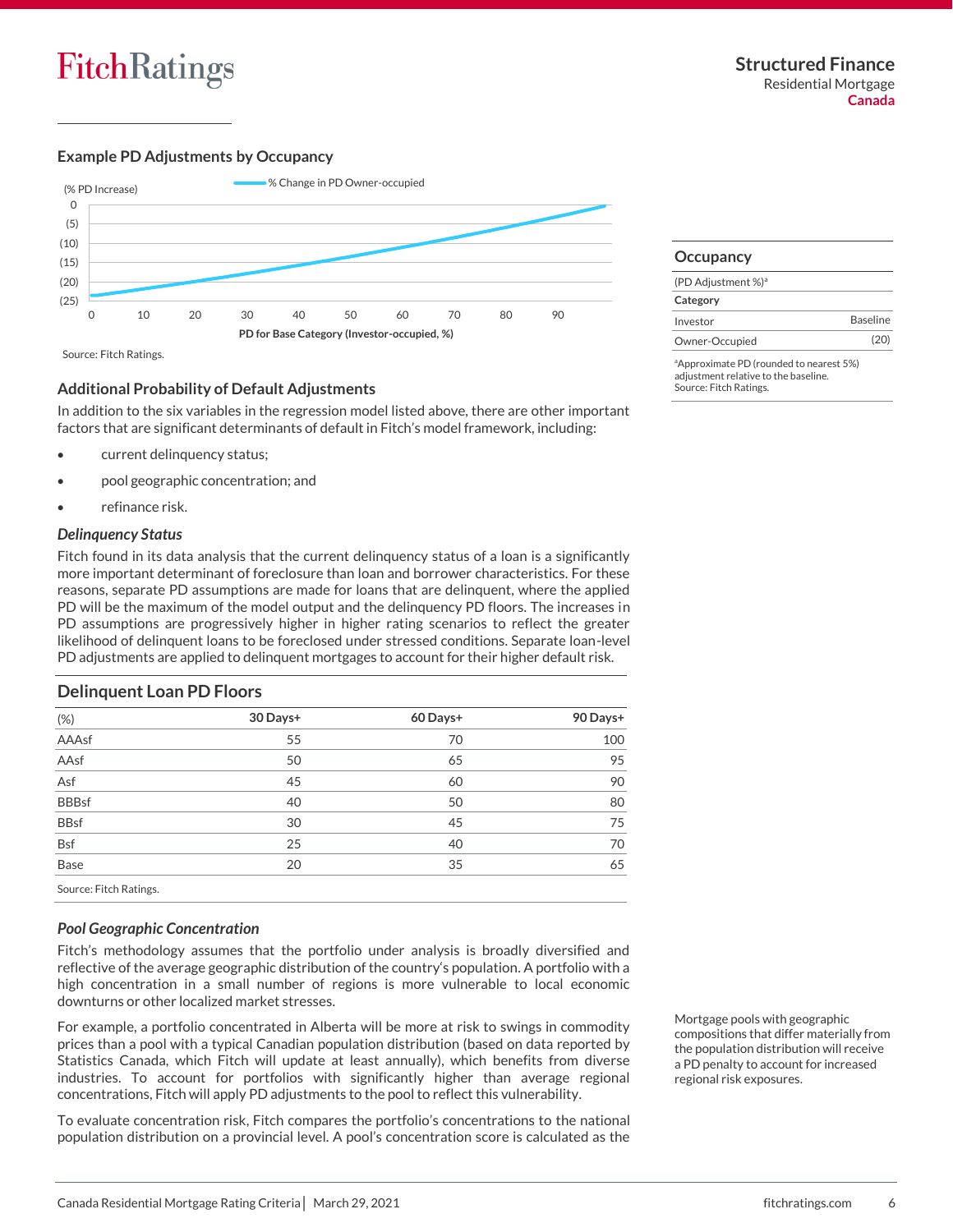sum of the excess of the pool concentration above the population distribution, allowing for a 10% buffer at each province. That is, a penalty is first applied when a pool's provincial concentration exceeds the province's population percentage by more than 10%. In the sample pool listed below, the sample pool Quebec percentage by loan count is 10%. It is below the Quebec population percentage. Therefore, there is no excess concentration.

On the other hand, the Ontario percentage in the sample pool is 55%. The concentration is 16 percentage points higher than the population distribution. After we subtract 10 percentage points from 16%, we will get the 6% concentration score. The concentration score is then multiplied by the maximum penalty of 50%, and the resultant geographic penalty is applied as a multiplier to the pool-level PD. The maximum penalty is derived from an analysis of the differences in three-month arrears observed across provinces from 1990−2015, as reported by the Canadian Bankers Association (CBA). In addition to this analysis, concentrations in select provinces may result in additional scrutiny on regional economies and housing markets, and sensitivity analyses for committee consideration; sensitivity analyses will be disclosed in transaction-specific research.

| $(\%)$                     | Population | <b>Sample Pool</b> | <b>Excess</b><br>Concentration | <b>Excess</b><br>Concentration<br>Net 10% Buffer |
|----------------------------|------------|--------------------|--------------------------------|--------------------------------------------------|
| Ontario                    | 39         | 55                 | 16                             | 6                                                |
| Quebec                     | 23         | 10                 | 0                              | $\Omega$                                         |
| <b>British Columbia</b>    | 13         | 10                 | 0                              | $\Omega$                                         |
| Alberta                    | 11         | 10                 | 0                              | $\Omega$                                         |
| <b>All Other Provinces</b> | 14         | 15                 | U                              | $\Omega$                                         |
| <b>Concentration Score</b> | Ω          | 6                  |                                | 6                                                |
| Max Hit                    | 50         | 50                 |                                |                                                  |
| Geographic Hit             | Ω          | 3                  |                                | 3                                                |
| Source: Fitch Ratings.     |            |                    |                                |                                                  |

## **Sample Geographic Concentration PD Adjustment Calculation**

## *Refinance Risk*

Additionally, a 1.4x adjustment increase is made to the pool-level PD to consider the risk that some borrowers may not be able to obtain a loan from a new lender in the event that their initial lender is financially distressed at the time of their scheduled renewal. This adjustment is informed by the estimated increase in default probability from an increase in the borrower's monthly mortgage payment consistent with a 'AAAsf' rating stress scenario. Fitch estimated the average increase in total debt service coverage ratio could be approximately 20% higher as a percentage of the borrower's income. This equates to roughly a 40% increase in default probability.

The 1.4x adjustment to the pool-level PD is applied to all bank issuers. Non-bank issuers will receive a greater refinance risk adjustment due to the increased risk of the borrower not being able to refinance due to lack of financing options. The pool-level PD adjustment for non-bank issuers will be evaluated on a case-by-case basis and will be disclosed in transaction-specific research. See Appendix A for our analysis of pools originated by non-bank originators.

## <span id="page-6-0"></span>**Loss Analysis: Loss Severity**

LS is calculated using an accounting-based approach that utilizes sMVD projections, quick-sale discounts and liquidation cost assumptions as key inputs. Each loan's LS percentage represents the loss amount calculated for each loan (i.e. loan balance less liquidation proceeds) expressed as a percentage of the loan balance. Loan-level loss severities are subject to floors at each rating category to ensure a minimum amount of loss given default.

Fitch calculates LS using regional projections of sMVD derived from its SHP methodology, combined with estimated carrying costs and liquidation expenses with an adjustment for inflation at the time of liquidation. A quick-sale adjustment (QSA) discount is applied to the

Fitch's model calculates LS based on an accounting approach that considers stressed sMVDs, a 15% QSA and estimated foreclosure costs and liquidation timelines that vary by rating category.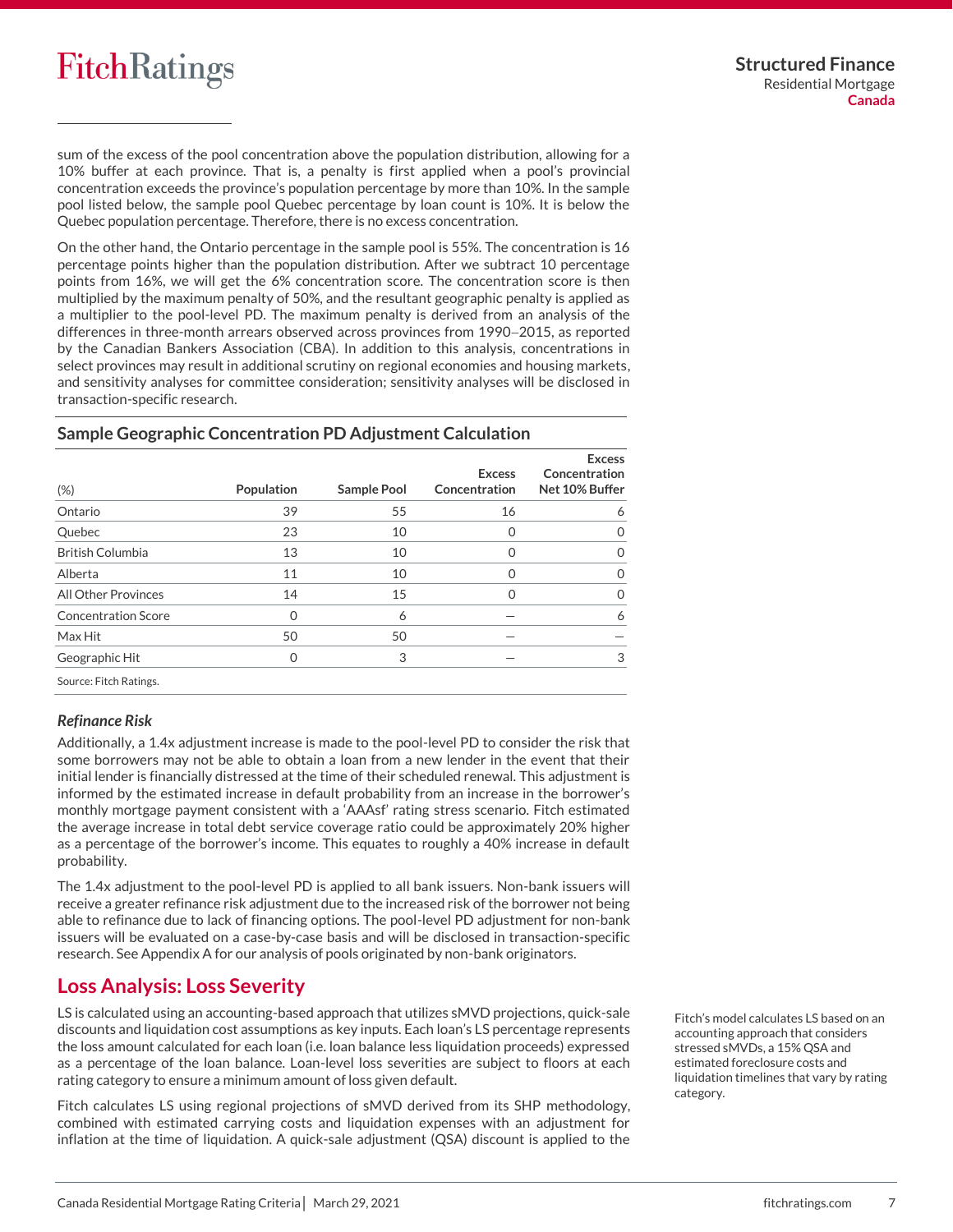

stressed- and inflation-adjusted market value of the property to reflect the discount at which distressed properties generally sell.

Foreclosure and liquidation costs, which include unpaid taxes, insurance, legal and other associated fees, are netted from recovery proceeds. Finally, carrying costs associated with accrued interest due on the loan also reduce total recoveries. If a servicer is not obligated to advance delinquent interest payments to a transaction, unpaid interest amounts will be deducted from total collections in Fitch's cash flow analysis, as they are incurred rather than factored into our loan-level LS estimate. However, these missed interest payments will still be taken into account in the expected loss on the aggregate pool, such that a transaction's advancing mechanism will affect the timing of losses taken on the assets rather than the total amount of loss realized.

After these adjustments, net recoveries are subtracted from the loan balance to determine a loan's LS, which is expressed as a percentage of the loan balance. The framework recognizes the pro-cyclical nature of defaults and recoveries, with higher loss severities occurring during periods of higher defaults.

#### **Loss Severity Calculation Example**

|                                                 | <b>AAAsf Stress</b> | <b>Bsf Stress</b> |
|-------------------------------------------------|---------------------|-------------------|
| Appraisal/Sale Value (\$)                       | 300,000             | 300,000           |
| Plus: HPA (15%) (\$)                            | 45,000              | 45,000            |
| Plus: Inflation (6%) (\$)                       | 20,700              | 20,700            |
| Less sMVD (29%)                                 | 106,053             | 106,053           |
| Less: Stressed below sMVD<br>$(35%)/(10%)$ (\$) | 90,877              | 25,965            |
| Less: QSA (15%) (\$)                            | 25,315              | 35,052            |
| Resale Value (\$)                               | 143,455             | 198,630           |
| <b>Resale Value Less Expenses</b>               |                     |                   |
| Legal Costs (\$)                                | 5,000               | 5,000             |
| Taxes and Insurance Costs (\$)                  | 15,300              | 8,925             |
| Repair Costs (\$)                               | 3,586               | 3,724             |
| Sale Commission (\$)                            | 7,890               | 10,925            |
| Liquidation Costs (\$)                          | 31,776              | 28,574            |
| Carrying Costs (\$)                             | 37,800              | 22,050            |
| Net Recovery (\$)                               | 73.879              | 148,006           |
| Mortgage Amount $(\$)$ (LTV = 70%)              | 210,000             | 210,000           |
| Less: Net Recovery (\$)                         | 73,879              | 148,006           |
| Loss Amount (\$)                                | 136,121             | 61,994            |
| Loss Severity (%)                               | 65                  | 30                |

MVD – Market value decline. QSA – Quick-sale adjustment. LTV – Loan to value ratio. Note: Liquidation costs - Legal costs (\$5,000) plus taxes and insurance (1.7% of the appraised value per year), plus repair costs (1% of resale value) plus periodic maintenance (0.50% of resale value per year) plus sales commission (5.5% of resale value). Carry costs – Unpaid P&I (6% coupon rate annually). Liquidation timeline – 'AAAsf' = 36 months; 'Bsf' = 21 months. Source: Fitch Ratings.

#### **Loss Severity Variable 1: Sustainable Market Value Declines**

In estimating the sale value of a property, appraised values are first adjusted by the sMVD. The sMVD estimates are derived from Fitch's SHP approach and adjust prices based on the risk of overvaluation. Fitch does not increase the property value for locations it views as undervalued. The sMVD assumptions applied in the LS calculations are consistent with those used in Fitch's PD calculation. Fitch assumes that the MVDs occur instantaneously, with no timing vectors employed.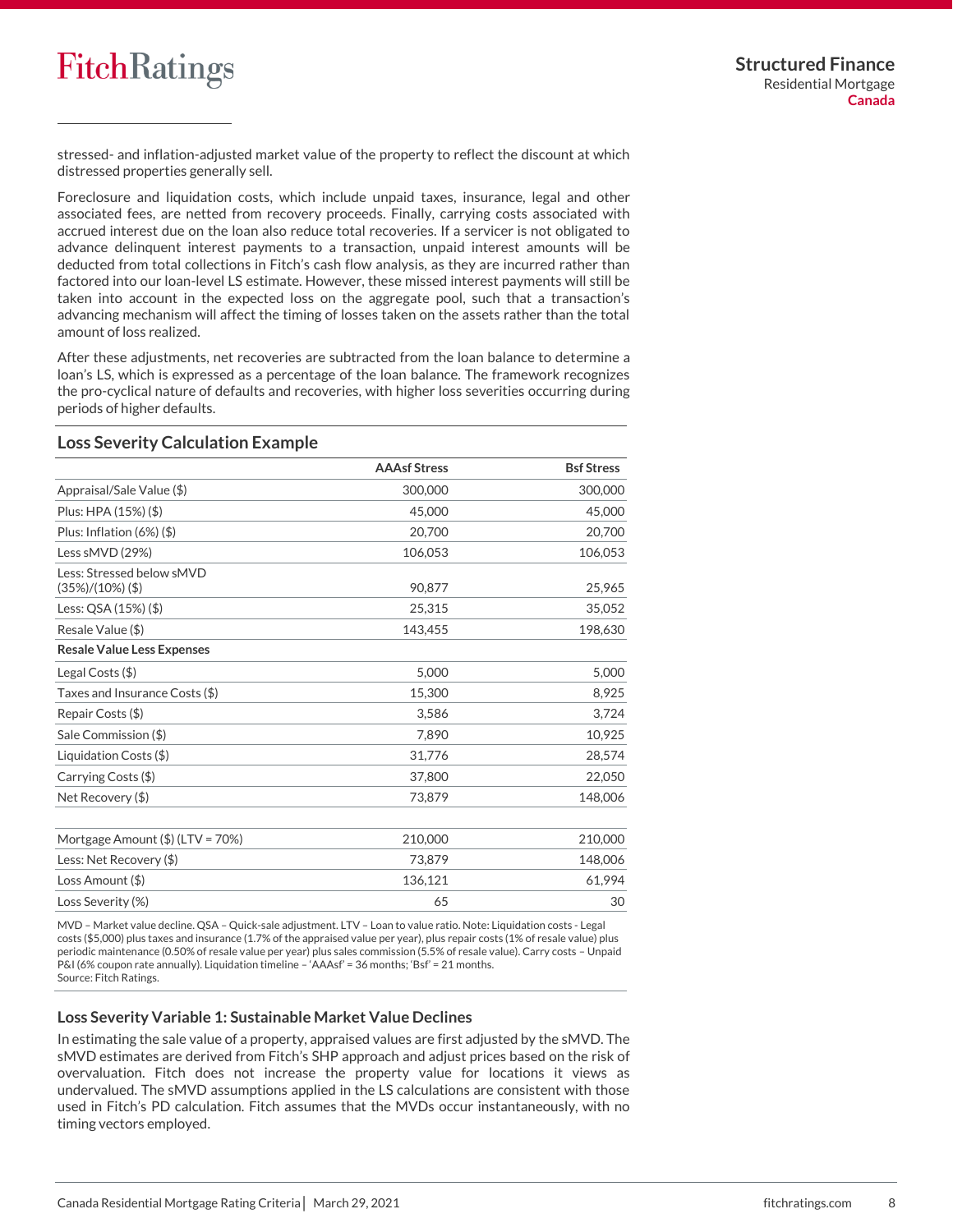### **Loss Severity Variable 2: Quick-Sale Adjustment**

Fitch applies a 15% QSA to all loans to reflect the discount on open-market values that sellers of foreclosed properties may have to accept to quickly find interested buyers and to account for distressed property conditions. The QSA discounts are applied as an incremental reduction to the property price after it is reduced by the sMVD.

As there is limited data on distressed sales in Canada, the QSA has primarily been derived from qualitative factors, which were built on the basis of discussions with lenders and potential risk considerations. In addition, Fitch looked to QSAs applied in other jurisdictions that have experienced housing market stress to assess the appropriateness of the assumption. Based on these considerations, Fitch applies a 15% QSA for all mortgages across rating scenarios.

#### **Stress Below Sustainable<sup>a</sup>**

| (%)          |      |     |              |             |            |      |
|--------------|------|-----|--------------|-------------|------------|------|
| <b>AAAsf</b> | AAsf | Asf | <b>BBBsf</b> | <b>BBsf</b> | <b>Bsf</b> | Base |
| 35           | 30   | 25  | 20           | 15          | 10         |      |

<sup>a</sup>Assumptions are constant throughout each rating category. Source: Fitch Ratings.

## <span id="page-8-0"></span>**Generating Rating Stressed Losses**

The product of each loan's PD and LS represents its base case loss expectation. Loss expectations derived for each rating category above the base case are determined by applying MVD stresses to the calculated sLTV.

Rating stresses applied to the property's sustainable value are based on a two-step process. Fitch first reduces each property from its current price to its sustainable value, which is produced by the SHP methodology. Next, the value is further reduced by a fixed percentage that Fitch has determined to be consistent with each rating category stress. For example, under the 'AAA' rating stress, Fitch assumes a property's value will decline an additional 35% below its sustainable value. While sMVD is the primary driver of the stress scenarios, additional stresses are also applied to liquidation timelines, which are extended in stress scenarios, resulting in higher costs and higher LS assumptions. LS and PD floors are also applied to ensure an adequate level of credit protection for loans with very low LTVs.

## **Rating Stress 1: Stressed sMVD**

A core objective of the model framework is to clearly associate rating stress levels with economic conditions and home price correction scenarios to aid investors in understanding the type of stress and the associated loss expectations each rating category represents.

In this framework, the primary driver of stress levels is Fitch's sMVD, which is designed to be countercyclical and considers positioning in the housing market cycle. sMVD stresses increase in unsustainable price environments and decline as the housing market corrects and approaches sustainable levels. Fitch applies a two-step process whereby properties are first adjusted to their sustainable values through application of the sMVD, and then Fitch applies further stresses below this sustainable value to reflect different rating scenarios.

The base case sMVD reflects the unwinding of any potential market overvaluation to sustainability; higher rating stresses reflect scenarios where prices fall further below these values. sMVD stresses influence both PD and LS model calculations. When calculating a loan's PD, each loan is subjected to the sMVD rating category stress, which increases its sLTV and, therefore, its default probability. In estimating LS, the stressed sMVDs are applied as haircuts to the property value, thereby increasing the loan-level loss expected at each rating category.

While the declines to sustainable value are consistent with Fitch's base expectations, stresses beyond this base level reflect increasingly remote probabilities of occurrence. In the absence of empirical data on the performance of house prices in Canada during a period of severe stress consistent with a 'AAA' rating scenario, historical stresses from the U.S. market were used as a proxy, given the close link between the two economies.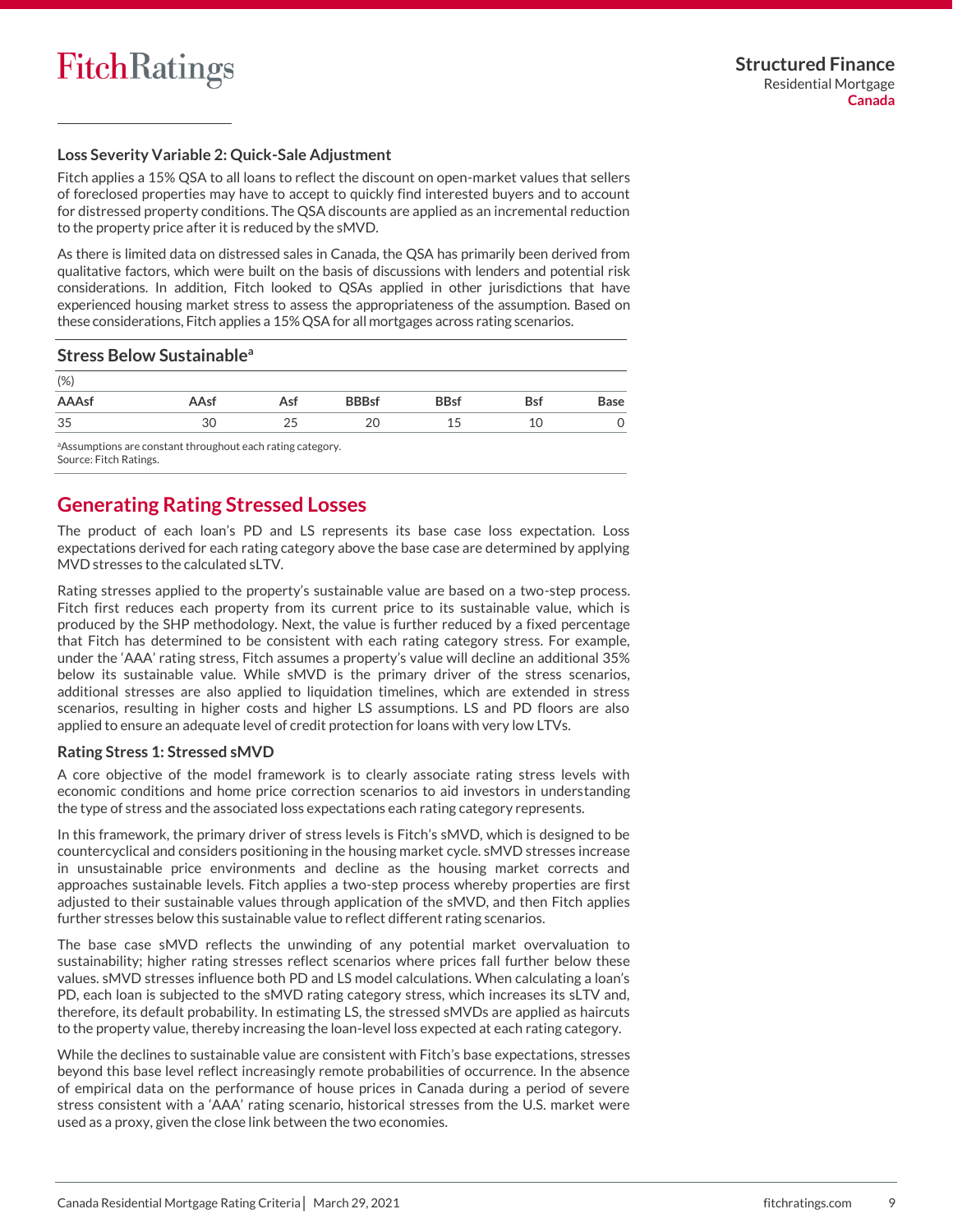

The chart below illustrates the two-step process by which Fitch adjusts the value for a given property. In the example, the SHP methodology would calculate a property in scenario 1 to be 20% overvalued (base case sMVD = 20%). To determine the property's 'AAA' stressed sMVD, its current price is first reduced by 20% (step 1) to achieve its sustainable price level. Then the 'AAA' rating stress, an additional 35% decline from the sustainable price, is applied (step 2). This results in an "all-in" 48% 'AAA' stressed sMVD. In contrast, if a property is currently at its sustainable value, step 1 is not necessary, and the 'AAA' stressed sMVD reflects only the step 2 adjustment below sustainable (35%), as shown in scenario 2. This framework allows Fitch to make clear differentiations in its sMVD stresses across regional housing markets and at different points in the economic housing cycle.

## **Example of sMVD Rating Stress Methodology Through the Housing Cycle**



Source: Fitch Ratings.

#### **Rating Stress 2: Liquidation Timelines**

Rating category stresses include assumptions made about liquidation timelines and costs, which are based on available industry data and information obtained from discussions with lenders. While defaults in Canada remain quite low, liquidation timelines have been gradually extending over the past several years. Under a severe stress scenario, Fitch would expect timelines to increase further, as the supply of distressed inventory exceeds homebuyer demand.

Stressed timelines are applied as incremental stresses to Fitch's base case timeline assumption, as displayed in the table below. For example, given the base case liquidation timeline of 18 months, the 'B' timeline assumption would be 21 months (three-month stress), and the 'AAA' timeline assumption would be 36 months (18-month stress). The timeline stresses discussed in this section apply to all loans, both newly originated and seasoned. The stressed timelines are used as inputs in Fitch's Covered Bonds Cash Flow Model when analyzing Canadian covered bond programs.

## **Liquidation Timelinea, <sup>b</sup>**

| (%)   |      |     |              |             |               |      |
|-------|------|-----|--------------|-------------|---------------|------|
| AAAsf | AAsf | Asf | <b>BBBsf</b> | <b>BBsf</b> | <b>Bsf</b>    | Base |
| 36    | 33   | 30  |              | 24          | $\mathcal{L}$ | 18   |

<sup>a</sup>Properties located in Ontario, New Brunswick, Prince Edward Island and Newfoundland (non-judicial) have timelines shorter by four months. **bAssumptions are constant throughout each rating category.** Source: Fitch Ratings.

#### **Rating Stress 3: Loss Severity Floors**

Fitch also incorporates LS floor assumptions into its model that are scaled by rating category. The floors range from 35% in the 'AAA' stress to 15% in the 'B' scenario. Loans that will be subject to these floors typically have very low LTV ratios and would be subject to minimal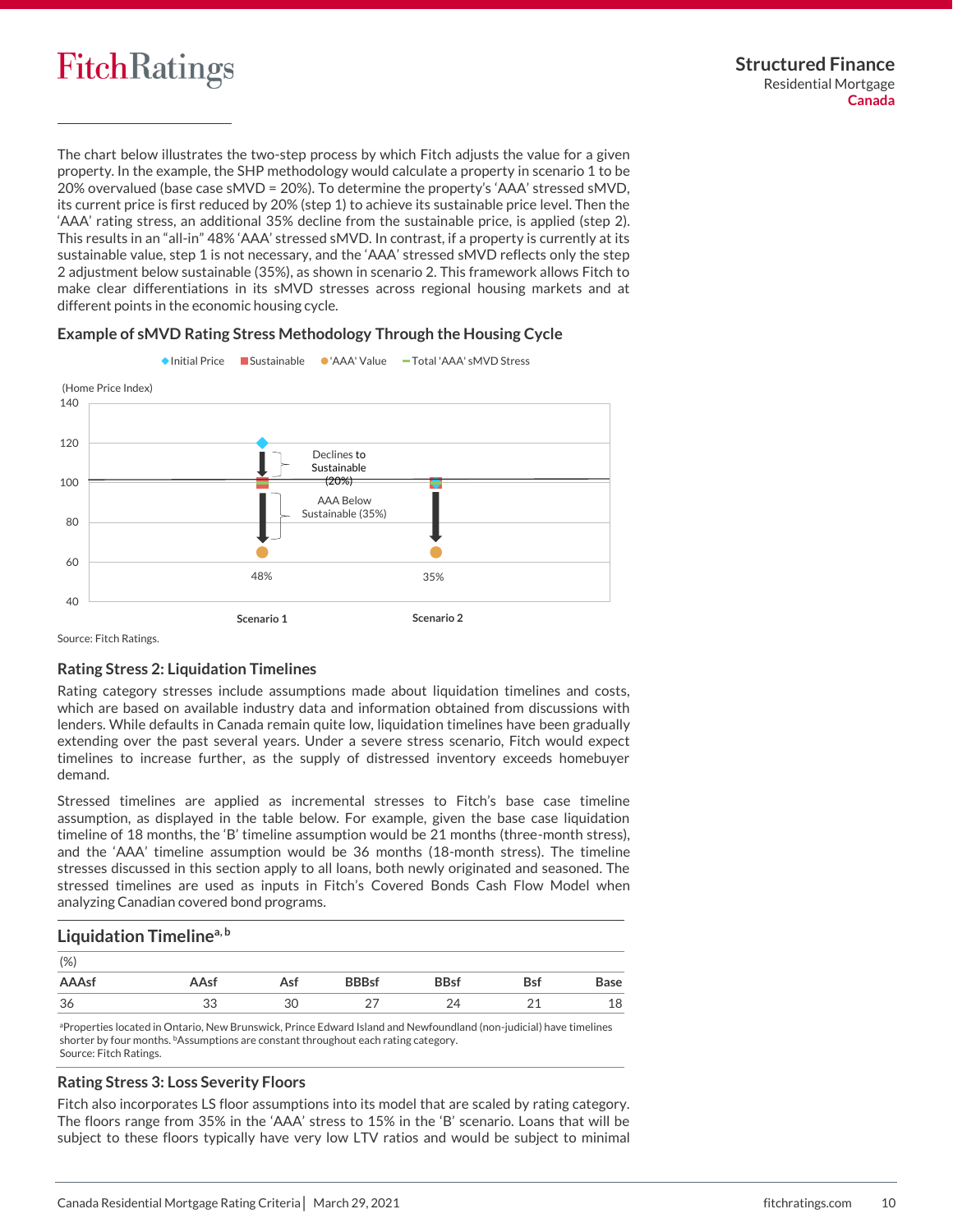credit enhancement without this approach. However, if loans with large amounts of equity become delinquent and are unable to avoid default through a sale, this may be indicative of problems such as unsubstantiated appraisals or property condition issues.

With respect to its application, the LS component of the model produces two stressed levels at each rating category. The first is generated by stressing the components of the LS calculation (sMVD, foreclosure timelines and the QSA, as described above), and the second is Fitch's defined floor for that rating category. The model applies the stress subject to the floors.

## **Loss Severity Floors<sup>a</sup>**

| $(\%)$ |      |     |              |             |            |      |
|--------|------|-----|--------------|-------------|------------|------|
| AAAsf  | AAsf | Asf | <b>BBBsf</b> | <b>BBsf</b> | <b>Bsf</b> | Base |
| 35     | 30   | 25  | 20           | 18          | 15<br>ᆠ    |      |

aAssumptions are constant throughout each rating category. Source: Fitch Ratings.

**Rating Stress 4: Probability of Default Floors** 

To ensure a minimum level of credit enhancement, Fitch also applies a minimum PD value at the loan level ranging from 1.2% in the 'B' scenario up to 7.0% in 'AAA'. For loans with especially low current LTVs, model results may not fully reflect the risks in a high stress environment, which may include large price drops, severe general economic stress or other unlikely scenarios that are not reflected specifically in loan attributes.

| PD Floors <sup>a</sup> |      |     |              |             |            |             |
|------------------------|------|-----|--------------|-------------|------------|-------------|
| $(\%)$                 |      |     |              |             |            |             |
| <b>AAAsf</b>           | AAsf | Asf | <b>BBBsf</b> | <b>BBsf</b> | <b>Bsf</b> | <b>Base</b> |
| 7.0                    | 5.8  | 4.7 | 3.5          | 2.3         | 1.2        | 0.0         |
|                        |      |     |              |             |            |             |

aAssumptions are constant throughout each rating category. Source: Fitch Ratings.

## <span id="page-10-0"></span>**Rating Assumption Sensitivity**

Fitch's sensitivity analysis provides three levels of rating sensitivities to demonstrate how the ratings would react to steeper MVDs than those assumed at issuance. The various rating sensitivities include defined stresses and defined sensitivities. The implied rating sensitivities are only indicative of some of the potential outcomes and do not consider other risk factors to which the transaction is exposed or are considered during the surveillance process.

## **Defined Stresses**

Defined stresses show the impact of three defined stress assumptions where the sustainable value derived by the SHP approach is five, 10 and 15 percentage points lower than that derived at issuance. These assumptions result in higher sLTVs and steeper sMVDs — the most significant drivers of PD and LS in Fitch's loss model. The table below shows the impact on ratings for each additional defined stress for a hypothetical residential mortgage pool.

| Defined Stresses - Sustainable Value |              |              |              |  |  |
|--------------------------------------|--------------|--------------|--------------|--|--|
| <b>Original Ratings</b>              | 5%           | 10%          | 15%          |  |  |
| AAAsf                                | AAAsf        | AAsf         | Asf          |  |  |
| AAsf                                 | AAsf         | Asf          | <b>BBBsf</b> |  |  |
| Asf                                  | Asf          | <b>BBBsf</b> | <b>BBsf</b>  |  |  |
| <b>BBBsf</b>                         | <b>BBBsf</b> | <b>BBsf</b>  | <b>Bsf</b>   |  |  |
| <b>BBsf</b>                          | <b>BBsf</b>  | <b>Bsf</b>   | $BSf$        |  |  |
| <b>Bsf</b>                           | <b>Bsf</b>   | $BSf$        | $BSf$        |  |  |
| ________                             |              |              |              |  |  |

Source: Fitch Ratings.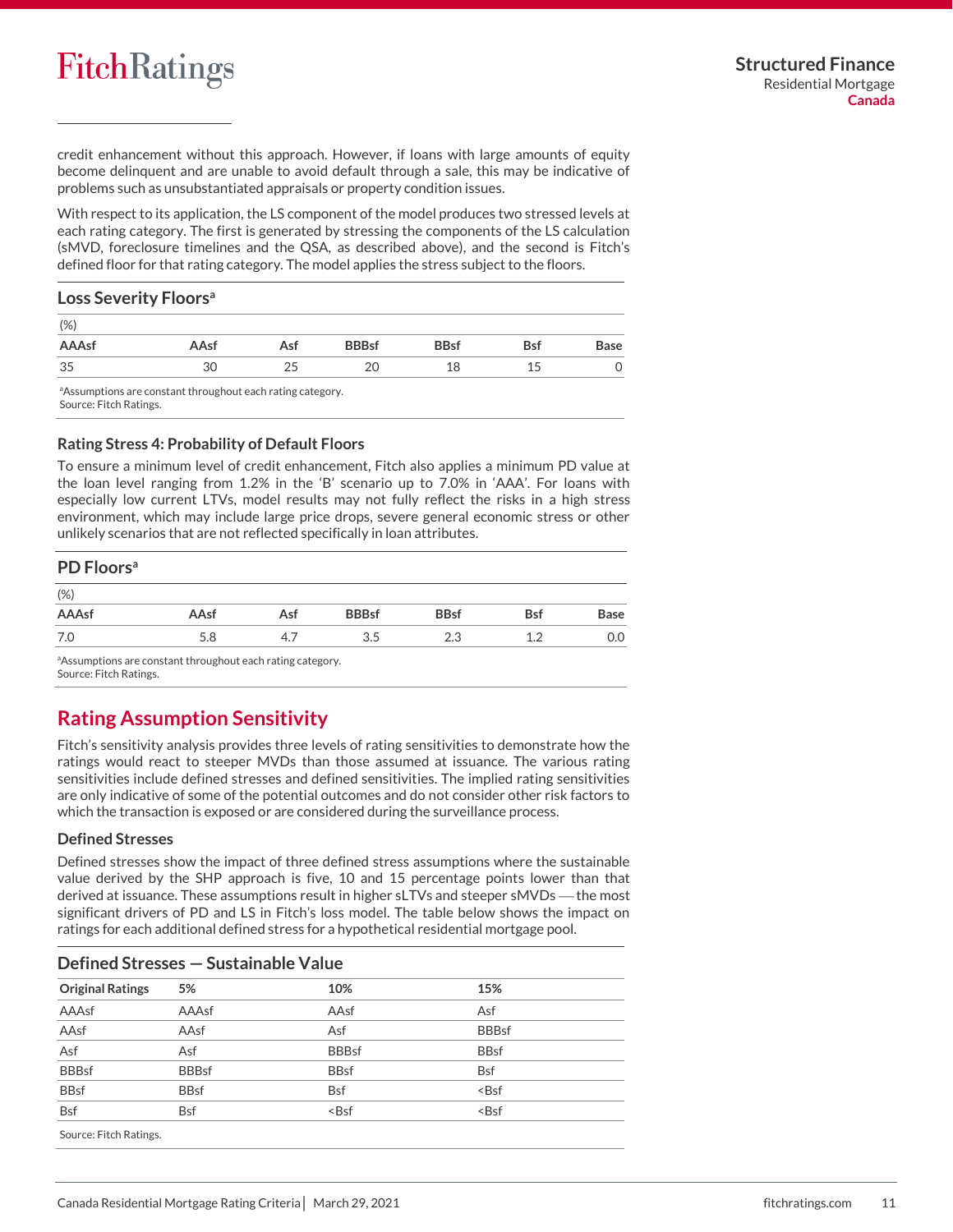## **Defined Sensitivities**

Defined sensitivities describe the stresses to the assumptions required to reduce a rating by one full category, to non-investment grade and to 'CCC.' The variable being stressed in this analysis is Fitch's sMVD assumption. The percentage points shown in the table below reflect the additional MVDs that would have to occur to affect ratings for each defined sensitivity for a hypothetical residential mortgage pool.

## **Defined Sensitivities sMVDs**

| (Percentage Points)     |                          |                             |                 |  |  |
|-------------------------|--------------------------|-----------------------------|-----------------|--|--|
| <b>Original Ratings</b> | <b>One Full Category</b> | <b>Non-Investment Grade</b> | <b>To CCCsf</b> |  |  |
| AAAsf                   | 10                       | 25                          | >30             |  |  |
| AAsf                    | 10                       | 20                          | >30             |  |  |
| Asf                     | 10                       | 15                          | 30              |  |  |
| <b>BBBsf</b>            | 10                       | 10                          | 20              |  |  |
| <b>BBsf</b>             | 10                       |                             | 15              |  |  |
| <b>Bsf</b>              | 10                       |                             | 10              |  |  |
| Source: Fitch Ratings.  |                          |                             |                 |  |  |

## <span id="page-11-0"></span>**Cash Flow Analysis Overview**

Fitch applies its cash flow assumptions to determine if collections from the underlying collateral are adequate to support timely payments on the rated obligations based on the terms of the documents after determining expected loan-level losses. These assumptions are used as inputs in Fitch's Covered Bonds Cash Flow Model as part of the analysis of Canadian covered bonds. The model is used globally to assess the credit risk of Fitch-rated covered bonds as detailed in its "Covered Bonds Rating Criteria". Fitch may adjust the assumptions described in this section to the extent a Canadian RMBS transaction is collateralized with loans having attributes that differ from those securing covered bonds.

## <span id="page-11-1"></span>**Cash Flow Analysis Assumptions**

Once expected losses are derived based on the analysis described above, Fitch analyzes the cash flows expected to be received from the collateral to determine if P&I will be paid on the rated obligations in accordance with the transaction documents. Assumptions that are made when analyzing cash flows for both covered bonds and RMBS include the following:

- prepayments;
- servicing fees;
- default timing; and
- negative spread on cash reinvestments.

## **Prepayment Assumptions**

To test the adequacy of the cash flows to support full and timely repayment of P&I on the rated obligations in both a slow and fast prepayment environment, Fitch assumes a slow prepayment rate of 3% CPR and a fast prepayment speed of 30% CPR. The fast prepayment speed represents a low probability/high severity assumption for stressing the negative carry impact when analyzing Canadian covered bonds.

## **Servicing Fee Assumptions**

In its cash flow analysis, Fitch assumes a servicing fee of 0.30%, which represents the additional potential costs that could be incurred in a higher delinquency and default stress scenario than that observed in recent performance. An additional 0.02% is added for covered bond transactions to account for the CMHC registry fee payable by the issuing banks for a total assumed servicing cost of 0.32%.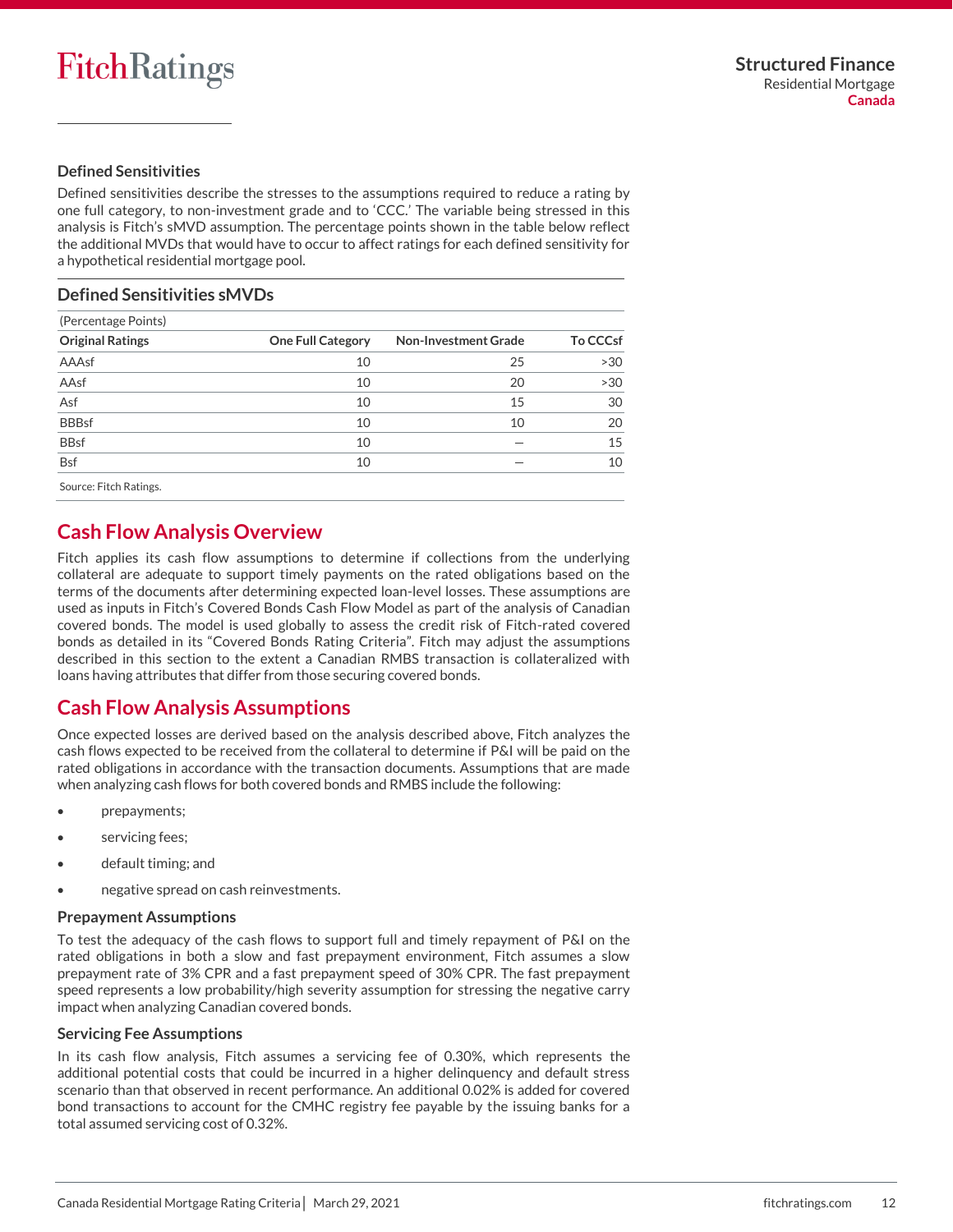## *Default Timing Assumptions*

Fitch assumes defaults are distributed evenly for the first four years of the loan (6.25% per quarter for 16 quarters). This assumption is based on borrower behavior that showed that the majority of defaults (60 days DQ) occurred during the first four years of the loans' five-year life. The four-year projected default timing curve allows for all projected defaults to occur, even in fast prepayment and high loss scenarios.

## *Negative Spread on Cash Reinvestments*

As part of its covered bond cash flow analysis, Fitch accounts for the difference between earnings on assets held in cash and interest due on covered bond liabilities that arises from maturity mismatches between the assets and liabilities.

For programs that have a guaranteed investment contract (GIC), the negative spread assumed by Fitch will be the GIC margin that is provided for in the transaction documents. Because the GIC provider is obligated to pay the difference in excess of the margin, Fitch expects the GIC provider's Issuer Default Rating (IDR) to be consistent with that described in its criteria report "Structured Finance and Covered Bonds Counterparty Rating Criteria."

Currently, for the Canadian programs, Fitch assumes a negative spread on cash investments based on the GIC margin defined in the covered bond program documents. If there is no guaranteed GIC margin defined in the covered bond program documents, Fitch models negative 0.5%.

## <span id="page-12-0"></span>**Variations from Criteria**

Fitch's criteria are designed to be used in conjunction with experienced analytical judgment exercised through a committee process. The combination of transparent criteria, analytical judgment applied on a transaction-by-transaction or issuer-by-issuer basis, and full disclosure via rating commentary strengthens Fitch's rating process while assisting market participants in understanding the analysis behind our ratings.

A rating committee may adjust the application of these criteria to reflect the risks of a specific transaction or entity. Such adjustments are called variations. All variations will be disclosed in the respective rating action commentaries, including their impact on the rating where appropriate.

A variation can be approved by a ratings committee where the risk, feature or other factor relevant to the assignment of a rating and the methodology applied to it are both included within the scope of the criteria, but where the analysis described in the criteria requires modification to address factors specific to the particular transaction or entity.

## <span id="page-12-1"></span>**Transaction Commentary Disclosures**

Fitch may perform sensitivity analyses on the ratings assigned to debt instruments collateralized by Canadian residential mortgage pools, which primarily consist of covered bond issuances. Fitch will disclose the sensitivities and other transaction-specific adjustments, which may include the following considerations:

- Rating sensitivity to increased loan-level sMVD assumptions.
- Rating sensitivity to extended foreclosure and liquidation timeline assumptions.
- Rating sensitivity to increased MVDs for loans concentrated in a geographic region.
- For non-investment-grade, non-bank lending institutions, Fitch will evaluate renewal risk of such loan products in its analysis of the transaction and may apply assumptions outside of those described in these criteria.
- For institutions that adhere to CMHC and OSFI guidelines, adjustments may be applied by Fitch on a portfolio-wide basis to reflect variances from underwriting and origination principles set forth by OSFI, CMHC or any other regulatory agency, as well as from those considered as industry best practices for bank lenders at the time of the criteria review. A number of factors will be considered in this assessment, including, but not limited to: the general robustness of underwriting standards; origination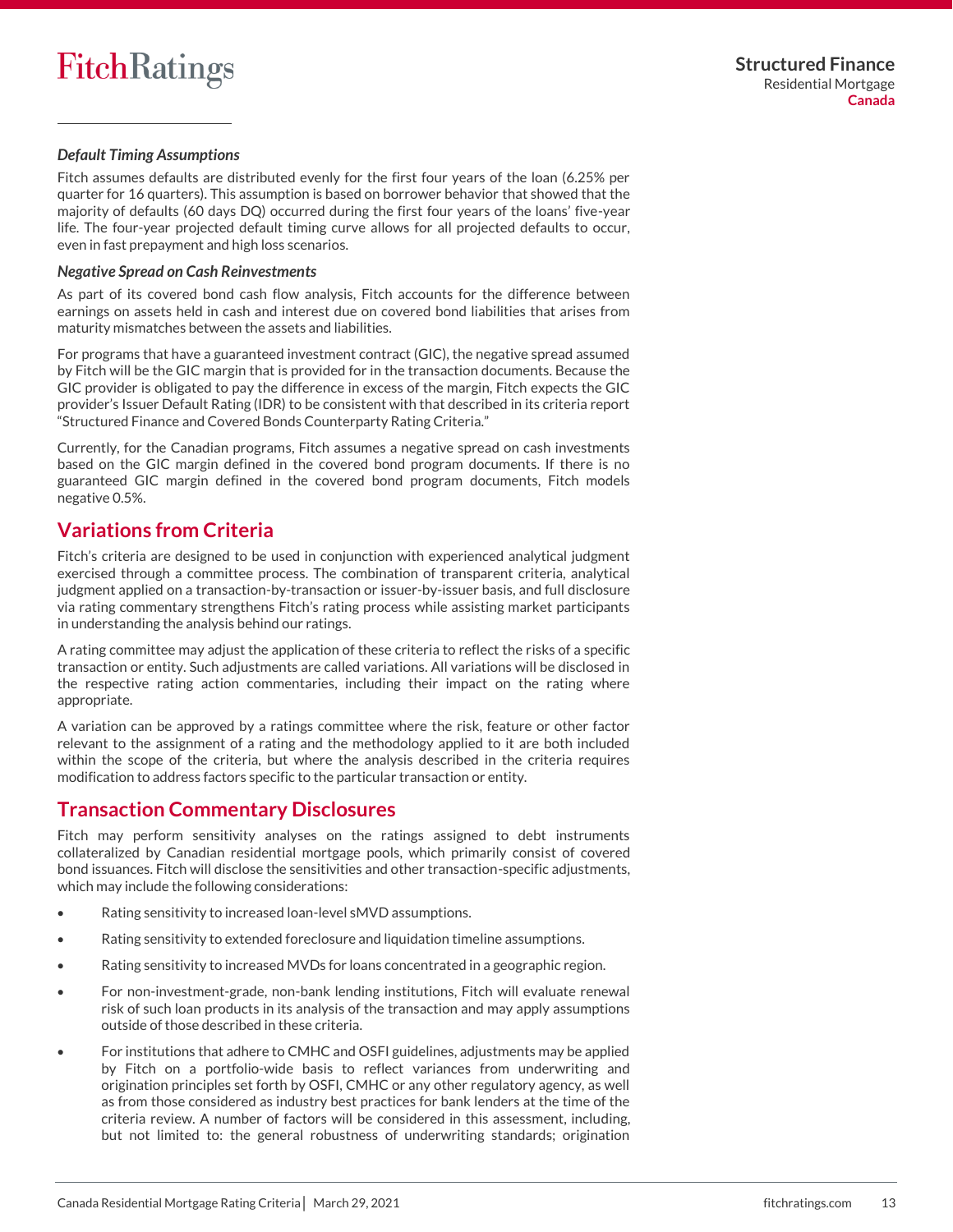

practices, such as internal quality controls; valuation techniques; and underwriter experience and performance track record.

- Separate loan-level PD adjustments are applied to delinquent mortgages to account for their higher default risk. Fitch also makes adjustments the PD at the pool-level to account for risks associated with geographically concentrated pools.
- To account for portfolios with significantly higher than average regional concentrations, Fitch will apply PD adjustments to the pool to reflect this vulnerability.

#### **Limitations**

Ratings, including Rating Watches and Outlooks, assigned by Fitch are subject to the limitations specified in Fitch's ratings definitions available at [https://www.fitchratings.com/site/definitions.](https://www.fitchratings.com/site/definitions)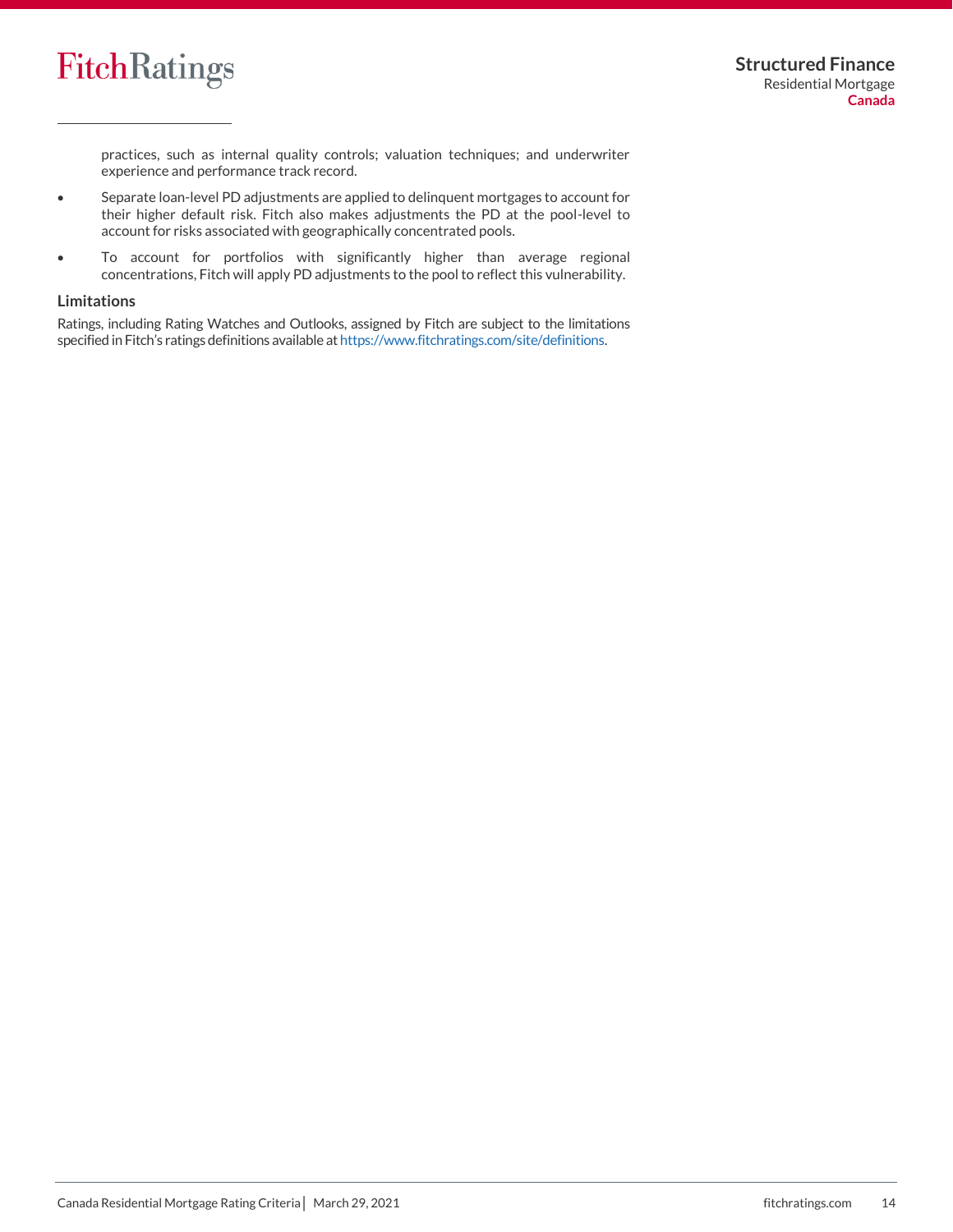## <span id="page-14-0"></span>**Appendix A: Nonbank Originations**

When analyzing Canadian mortgage pools, Fitch assumes that loan origination standards are contemplative of prudent mortgage underwriting practices consistent with a lender's internal guidelines, CMHC's policies and the Office of the Superintendent of Financial Institutions' (OSFI) Guidelines B-20 and B-21.

For this reason, the criteria described herein are generally applicable to covered bond programs and Canadian RMBS transactions secured by loans originated by institutions that adhere to CMHC and OSFI's B-20 and B-21 guidelines. This is a particularly important consideration given the short-term nature of Canadian mortgages and the renewal risk faced by borrowers if their lending institution were to become insolvent. Borrowers who are underwritten to these standards are much more likely to obtain a new mortgage with a new lender, particularly if the insolvent institution is a bank and the loan was originated to OSFI guidelines.

While Fitch factors the default risk potential for borrowers who are unable to qualify for a new mortgage at renewal due to credit reasons, loans underwritten to guidelines outside of CMHC and OSFI standards may pose systemic risk to the transaction in the event of the lending institution's insolvency. Because prospective lenders may be unable or unwilling to issue a mortgage under similar terms, Fitch believes that renewal risk for such loan products may subject the transaction to very high loss expectations, or a rating cap. In certain instances, the risk may not be quantifiable.

For non-investment-grade, non-bank lending institutions, Fitch will evaluate renewal risk of such loan products in its analysis of the transaction and may apply adjustments to the portfolio to reflect this risk.

For institutions that do not adhere to CMHC and OSFI guidelines, adjustments may be applied by Fitch on a portfolio-wide basis to reflect variances from underwriting and origination principles set forth by OSFI, CMHC or any other regulatory agency, as well as from those considered as industry best practices for bank lenders at the time of the operational review. Fitch may hair-cut the appraised value or increase the TDSR.

A number of factors will be considered when determining what adjustments will be made for these institutions, including: the general robustness of underwriting standards; origination practices, such as internal quality controls; valuation techniques; and underwriter experience and performance track record.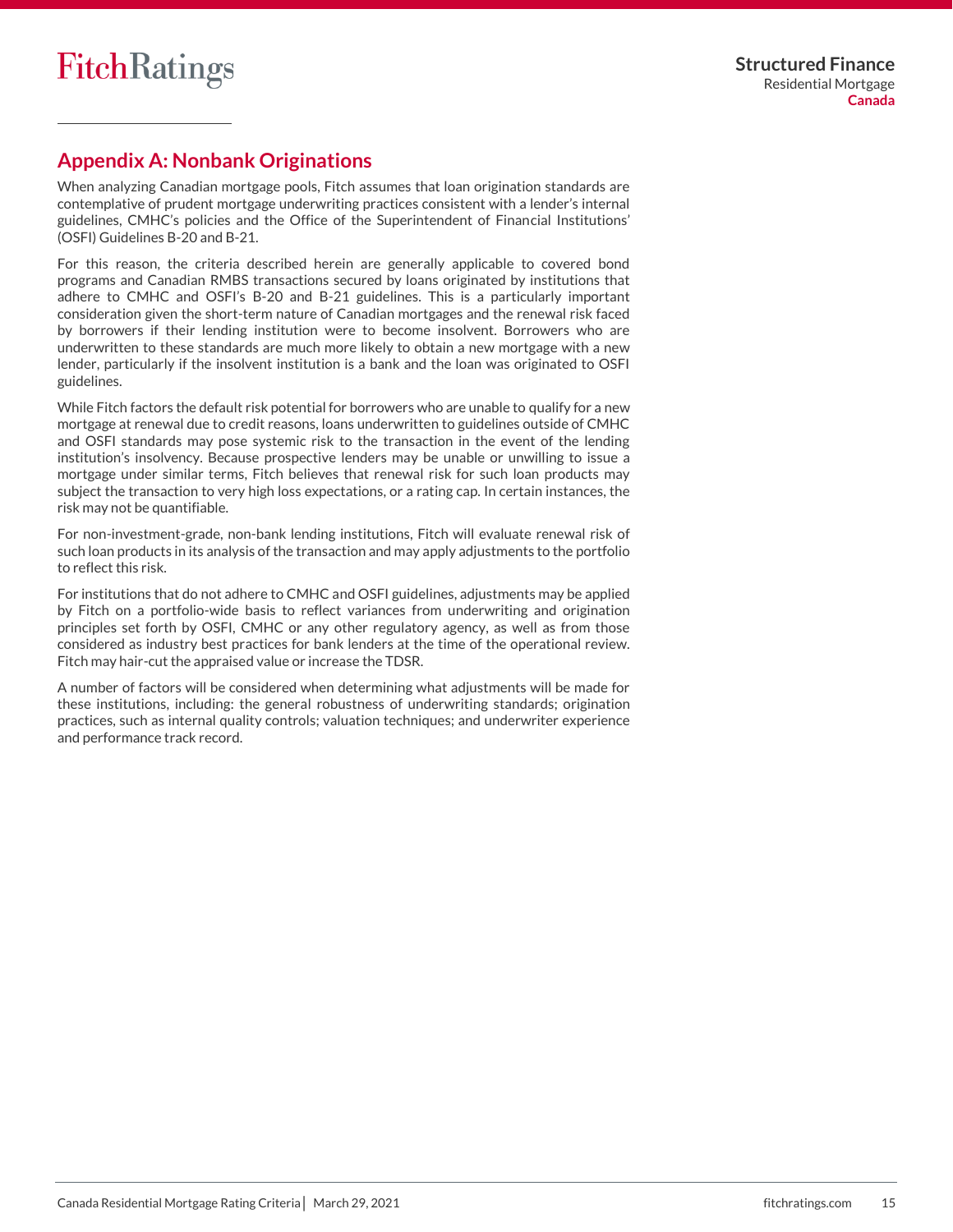## <span id="page-15-0"></span>**Appendix B: Sustainable Home Price Methodology**

Fitch Ratings' Sustainable Home Price (SHP) methodology is a countercyclical approach designed to produce an equilibrium home price estimate (sustainable value) driven by macroeconomic fundamentals. The objective is to measure the extent to which home prices deviate from sustainable values. The methodology produces sustainable market value declines (sMVDs) that are used by Fitch to adjust property values and borrower equity ratios in its Canadian RMBS loan loss model.

The SHP approach does not generate a specific home price forecast. Instead, it analyzes the extent to which prices have deviated from a sustainable value supported by the income level, a broad measure of economic growth that can affect housing demand. In Fitch's rating analysis, mortgages are analyzed by comparing the loan balance to the estimated sustainable property value rather than the appraisal at origination. For an \$80,000 loan originated on a property appraised at \$100,000, but in a market considered to be 20% overvalued, Fitch would discount the appraisal property value by 20%, leaving the loan with a 100% sLTV.

Underlying Fitch's SHP methodology is the assumption that, over the long term, home prices revert to equilibrium or sustainable values based on fundamental demand conditions. The sustainable benchmark of the local housing market is estimated with the 15-year trailing average home price to income ratio from the central statistics area (CSA) of Toronto, Hamilton, Ottawa, Calgary, Edmonton, Montreal, Quebec City, Victoria and Vancouver.

For properties not in the nine CSAs mentioned below, but within the four provinces of British Columbia, Ontario, Quebec and Alberta, Fitch will use a province-level weighted average figure based on the CSAs in that province. For properties not within these four provinces, Fitch will use the national sustainable home price.

#### **sMVD Calculation**

After the SHP approach estimates the current sustainable value in each CSA, the sustainable value is compared with actual home prices to determine whether home prices are over-valued and to assign an sMVD to the area.

Fitch's sMVD is calculated by the following equation:

$$
sMVD = 1 - \left(\frac{Sustainable Value}{Current Nominal Value}\right)
$$

Adjustments for sMVDs are only made for over-valuation. If a CSA is estimated to be undervalued, Fitch does not increase the current property value. Additionally, Fitch applies a minimum of a 10% sMVD in all nine CSAs due to the relatively limited historical data in Canada (including the lack of an observed significant correction) that affects the methodology's predictive ability.

#### **sMVDs by CSA**

| (MVD Assumption for Determining SHP<br>Value) |      |
|-----------------------------------------------|------|
| $(\%)$                                        | 2021 |
| Calgary, AB                                   | 10   |
| Edmonton. AB                                  | 10   |
| Vancouver, BC                                 | 23   |
| Victoria, BC                                  | 20   |
| Hamilton, ON                                  | 36   |
| Ottawa, ON                                    | 24   |
| Toronto, ON                                   | 32   |
| Montreal, QC                                  | 19   |
| Quebec, QC                                    | 10   |

Source: Fitch Ratings.

#### **sMVDs by Provinces**

| $(\%)$                  | 2021 |
|-------------------------|------|
| Alberta                 | 10   |
| <b>British Columbia</b> | 23   |
| Ontario                 | 32   |
| Quebec                  | 17   |
|                         |      |

Source: Fitch Ratings.

## **National sMVD**

| (% )   | 2021 |
|--------|------|
| Canada | 23   |
| ______ |      |

Source: Fitch Ratings.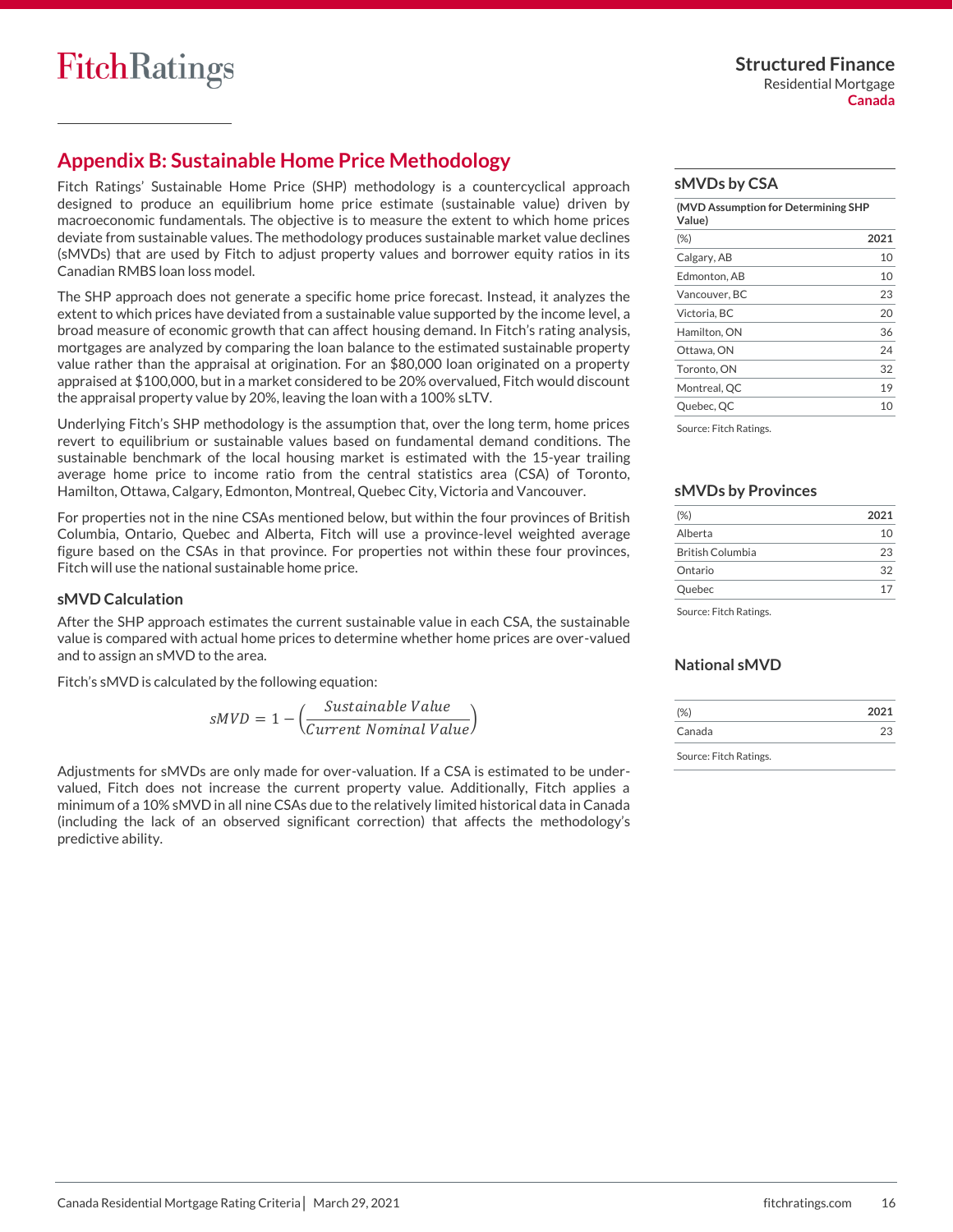## <span id="page-16-0"></span>**Appendix C: Data Sources**

## **Data Source Canadian Residential Mortgage PD Regression Model**

Unlike in the U.S., where loan-level data are available, there is no central repository for mortgage performance data in Canada. Fitch was able to obtain cohort-level, portfolio loanlevel data from two banks as a representative sample of the Canadian mortgage market. The dataset contains loans originated from 2003−2009 with performance through 2014. The dataset includes the lifetime (five years life) default rate by percentage of loan count.

Fitch defines default as a loan 60 or more days delinquent at least once through its life, primarily due to the absence of significant historical stress in the Canadian market, which would provide for a sufficiently sized database of full defaults. Fitch excluded roughly 325,000 loans in total, either due to missing data or insufficient performance history. The cohort data are transformed to 960,000 loan-level records. The default model is built based on the regression of six loan attributes (LTV, FICO, TDSR, property type, loan purpose and loan occupancy status).

Fitch requests loan-level collateral information at issuance and on a quarterly basis (data may be requested at other times as needed), such as original and current combined LTV ratios, borrower credit score and TDSR, among other attributes, to enable it to assess the credit quality of a mortgage loan portfolio. In addition, Fitch will request the following historical mortgage performance information from each originator/issuer:

- Loan-level or aggregate static arrears data and/or default data by origination vintage.
- Loss or recovery data (e.g. loan- or aggregate-level information on foreclosed properties).
- Prepayment data (e.g. dynamic voluntary prepayments).

Loan-level data provided by the issuer will be the input into the mortgage loss model to derive an expected loss for the mortgage pool. The agency may apply conservative adjustments to account for any insufficiencies in the quality or quantity of the data provided or performances that deviate from the assumptions on which the agency's default model is calibrated. In addition, Fitch may apply a rating cap or decide not to assign a rating if there are material limitations in the data received.

Fitch requests that data be at a sufficiently granular level to enable it to reach specific conclusions regarding the portfolio being analyzed. Fitch assesses the robustness and accuracy of the available data before including such information in its analysis. Fitch considers, among other factors, whether the historical data are sufficient for a comparison with the loss model results. Where data are limited, Fitch may consider proxy or supplementary information to derive its assumptions.

For missing values from data tapes, the model applies default values to step and non-step loans as follows:

- a. 680 credit score;
- b. 45% TDSR;
- c. non-single family for property type;
- d. investor for occupancy; and
- e. purchase for purpose.

## **Data Source Canadian RMBS Sustainable Home Price Approach**

The SHP methodology relies on home price and median income data available from 1999, sourced from Teranet and Statistics Canada.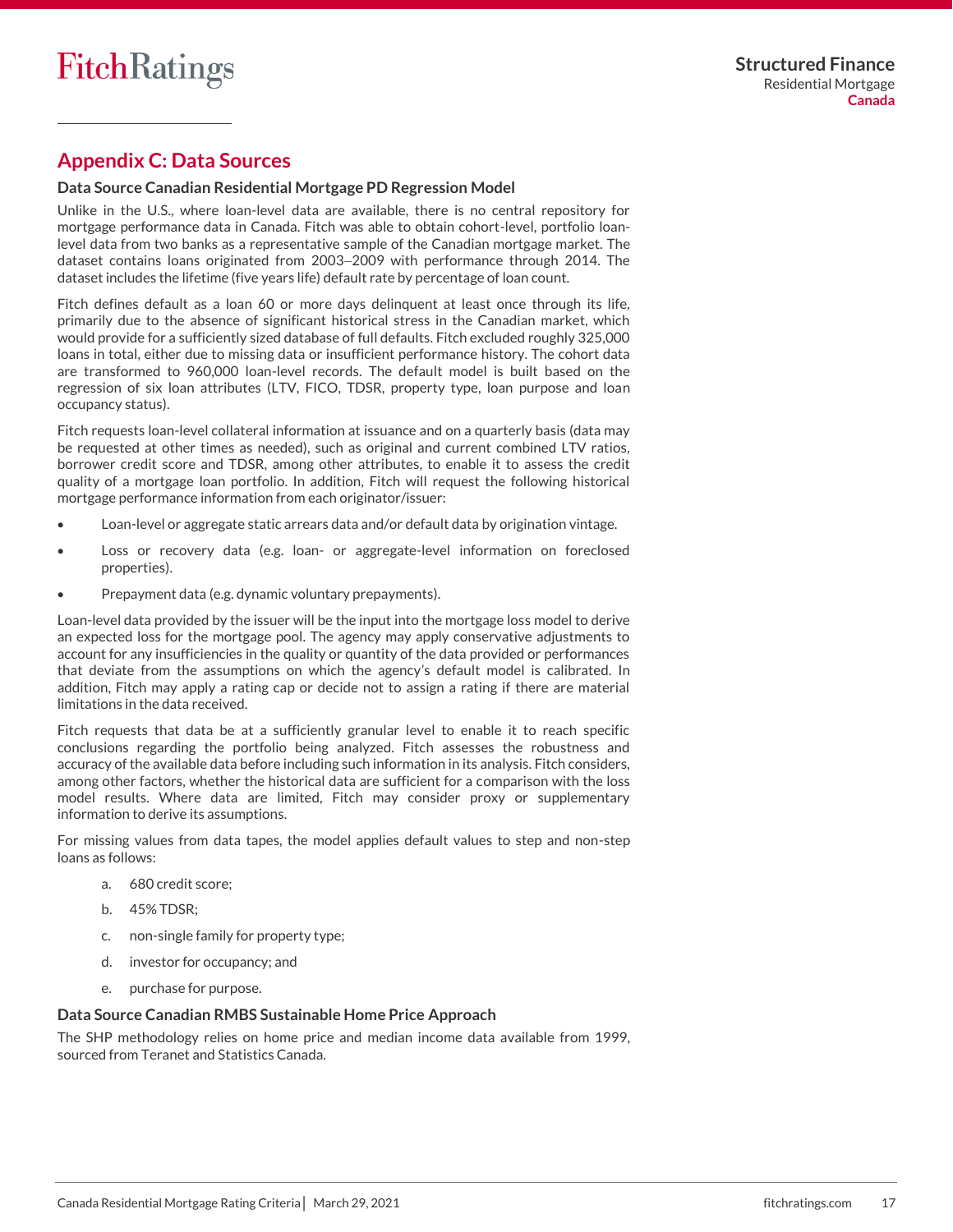

## **Data Source Operational Risk**

In issuing and maintaining its ratings, Fitch relies on the accuracy of the factual information received from the transaction parties and other sources it considers credible. Fitch conducts a reasonable investigation of the factual information relied on by it in accordance with the agency's ratings methodology. In addition, Fitch looks to the Annual Compliance Certificate provided by each issuer as required by the Canadian Mortgage and Housing Corp. (CMHC) covered bond registry stating that the program complies with the standards contained in the Canadian Registered Covered Bond Programs Guide and all laws, rules and regulations. Fitch also conducts an operational review of the issuing bank on a yearly basis.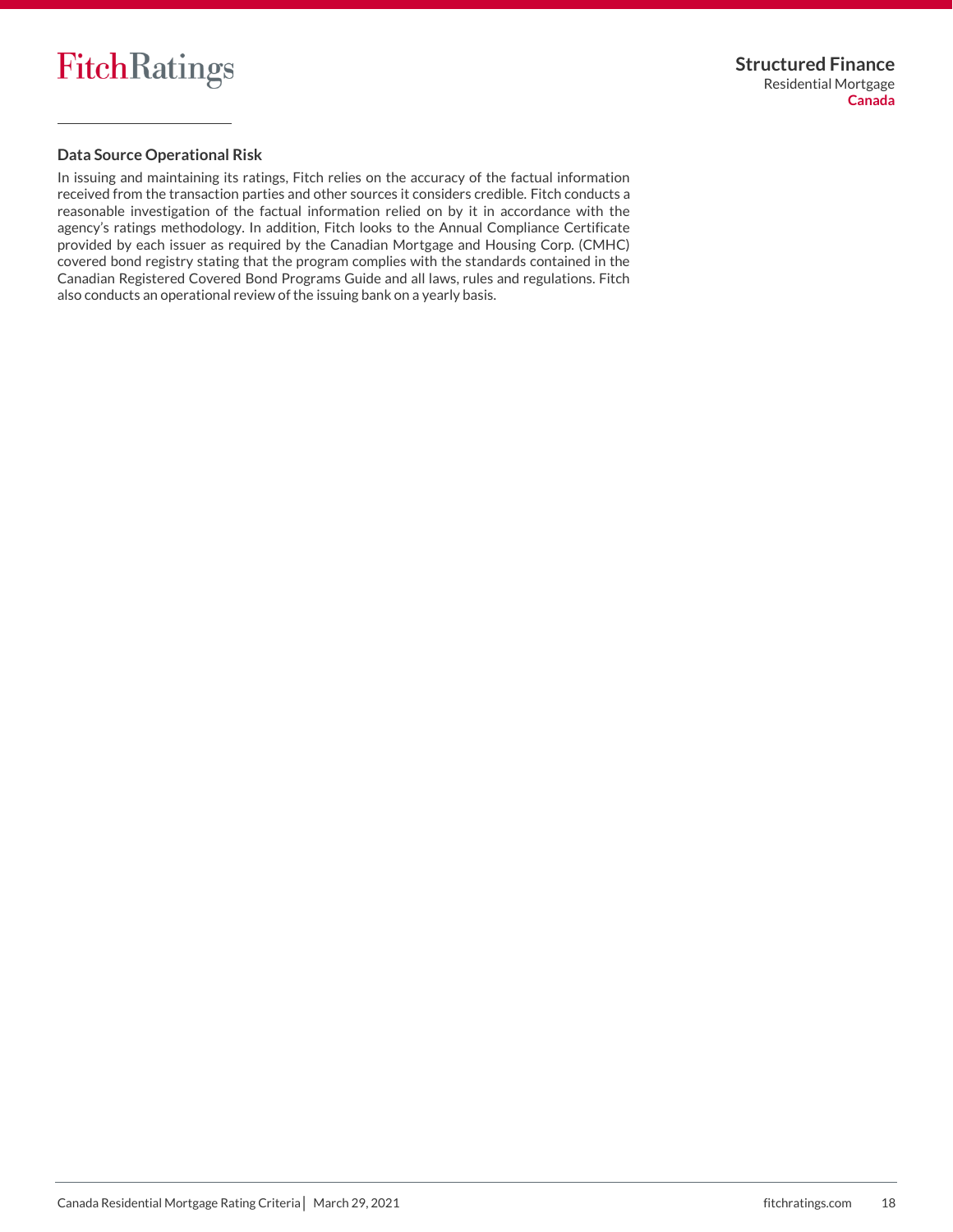## <span id="page-18-0"></span>**Appendix D: Data Adequacy**

The application of Fitch's Canadian RMBS Loan Loss Model relies on loan-level data provided by the issuer at issuance and on a quarterly basis. The loan-level data are compared to the loan-level stratification data provided by the issuer. In addition, Fitch reviews the key collateral attributes of the cover pool on a quarterly basis to monitor for data robustness and changes to collateral characteristics.